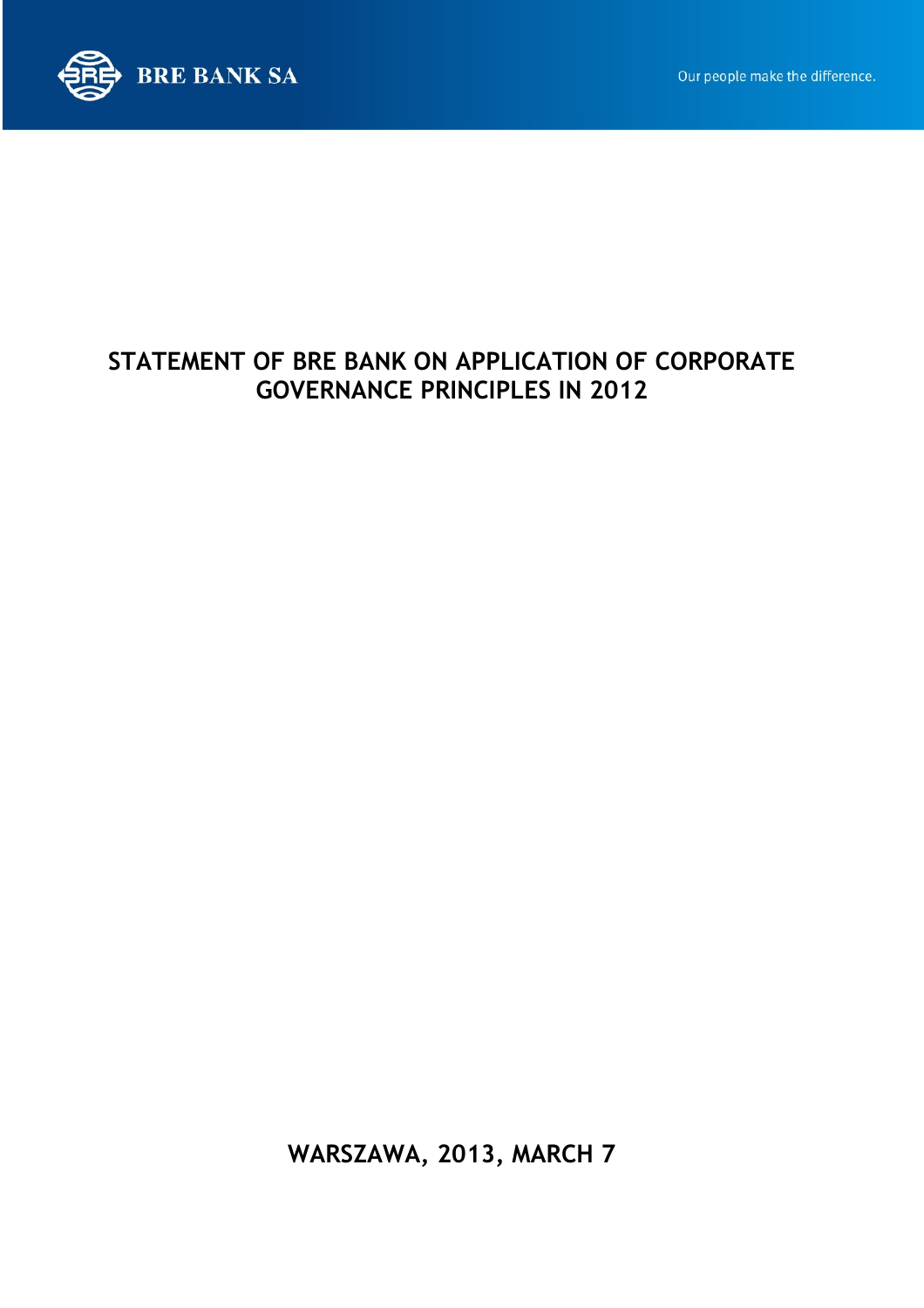| III. INTERNAL CONTROL AND RISK MANAGEMENT SYSTEMS WITH REGARD TO THE PROCESS OF PREPARING FINANCIAL    |  |
|--------------------------------------------------------------------------------------------------------|--|
|                                                                                                        |  |
|                                                                                                        |  |
|                                                                                                        |  |
|                                                                                                        |  |
|                                                                                                        |  |
| VIII. GENERAL MEETING PROCEDURES AND AUTHORITY, SHAREHOLDER RIGHTS AND EXERCISE PROCEDURES  9          |  |
|                                                                                                        |  |
|                                                                                                        |  |
|                                                                                                        |  |
|                                                                                                        |  |
| IX. COMPOSITION OF AND CHANGES IN THE MANAGEMENT BOARD AND THE SUPERVISORY BOARD OF THE BANK AND THEIR |  |
|                                                                                                        |  |
|                                                                                                        |  |
|                                                                                                        |  |
|                                                                                                        |  |
|                                                                                                        |  |
|                                                                                                        |  |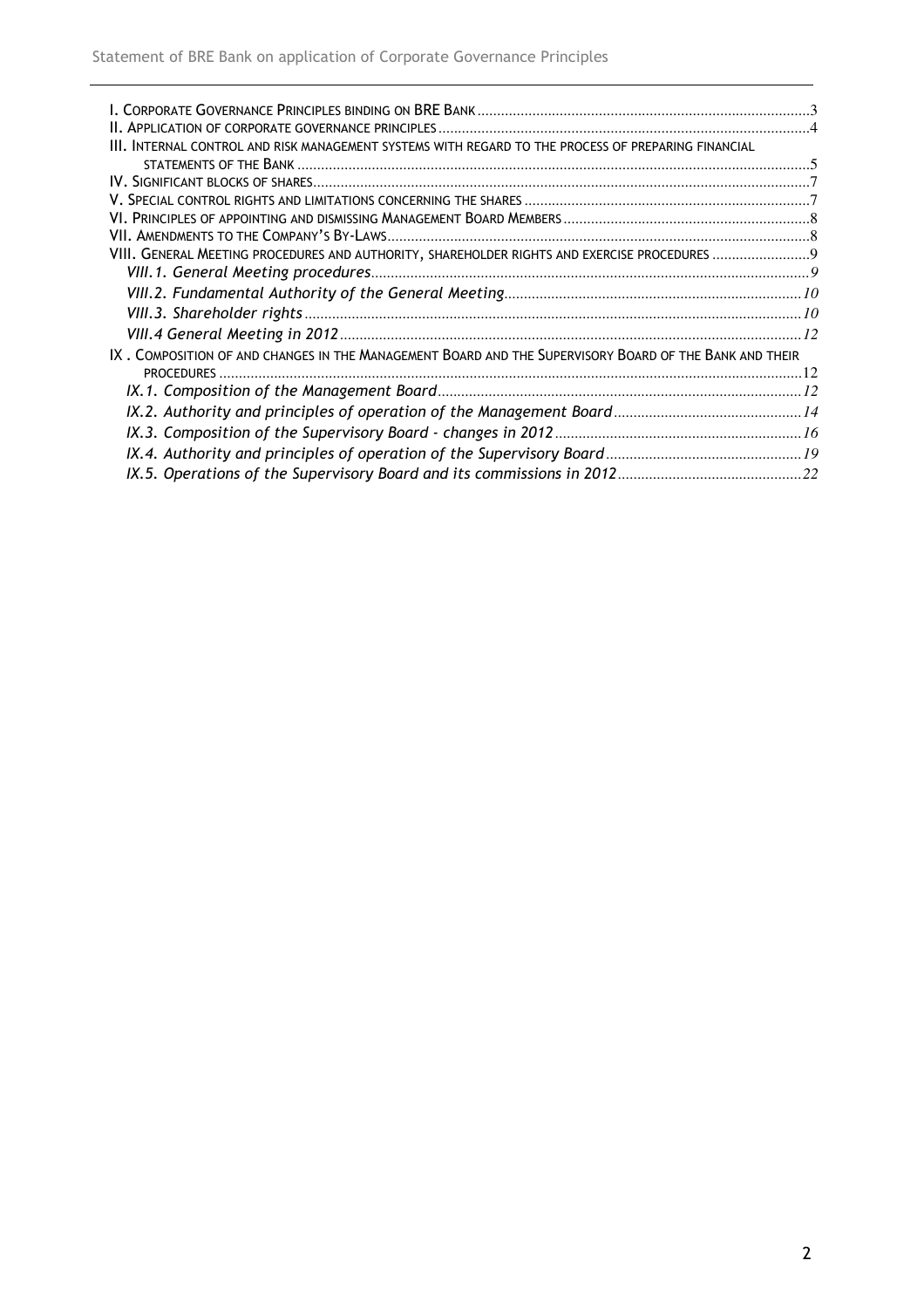This statement on application of corporate governance principles was prepared pursuant to Article 91.5(4) of the Regulation of the Minister of Finance dated February 19, 2009, on current and periodic information published by issuers of securities and on the conditions under which such information may be recognised as being equivalent to information required by the regulations of law of a state which is not a member state (Journal of Laws No. 33/2009, item 259).

Information contained in the Statement meets the requirements of the report on application of the "Code of Best Practice for Warsaw Stock Exchange Listed Companies" set forth in Article 1 of Resolution No. 1013/2007 of the Management Board of the Warsaw Stock Exchange of December 11, 2007. In connection with the foregoing, under Article 2 of Resolution No. 718/2009 of the Management Board of the Warsaw Stock Exchange (WSE) of December 16, 2009, providing the WSE with this Statement is equivalent to providing the WSE with the report referred to in Article 29.5 of the Warsaw Stock Exchange Rules.

# I. Corporate Governance Principles binding on BRE Bank

The set of corporate governance principles binding on BRE Bank is contained in the document "Code of Best Practice for WSE Listed Companies". In 2012, the version of "Code of Best Practice for WSE Listed Companies" adopted by the WSE Board on October 19, 2011, (Resolution No. 20/1287/2011) was in force. On November 21, 2012, the WSE Board amended the "Code of Best Practice" under Resolution No. 19/1307/2012. The amendments govern mainly the organisation of electronic annual meetings of listed companies. The amended version of the "Code of Best Practice for WSE Listed Companies" entered into force on January 1, 2013.

The text of the "Code of Best Practice for WSE Listed Companies" is available on the website of the Warsaw Stock Exchange (http://www.corp-gov.gpw.pl/), and a link to this site is also available on BRE Bank's website (http://www.brebank.pl).

In its internal statutory documents, the Bank has integrated the regulations concerning the corporate governance principles, in particular those relating to the rules of operation of the General Meeting and the Supervisory Board (and its standing committees) as well as the rights of the shareholders and the Supervisory Board.

Irrespective of the "Code of Best Practice for WSE Listed Companies", already in 1995, BRE Bank undertook to voluntarily abide by best industry practices, that is the Good Banking Practice Principles, developed by the Polish Bank Association (the original name – Code of Best Banking Practice). The Good Banking Practice Principles are a set of rules relating to the operation of banks and apply to banks, bank employees, persons acting as intermediaries in banking activities of banks.

The document establishes standards which should be observed by bank employees in their everyday work with clients. The Good Banking Practice Principles are available on the website of the Polish Bank Association (http://zbp.pl/site.php?s=MDAwMTk4).

In December 2012, the authorities of BRE Bank approved the Corporate Governance Policy at BRE Bank. The document outlines the uniform standards applicable at BRE Bank with respect to creating, documenting and maintaining an integrated organisational structure (including guidelines on powers of attorney and job descriptions). The main goals of the policy include:

- to lay down the guidelines for effective management of the Bank and its units,
- $\blacksquare$  to lay the foundation for an effective internal control system,
- to set out guidelines for creating a flat organisational structure with simple decision-making paths and clearly defined responsibilities,
- to meet the requirement of compliance with the requirements of the major shareholder.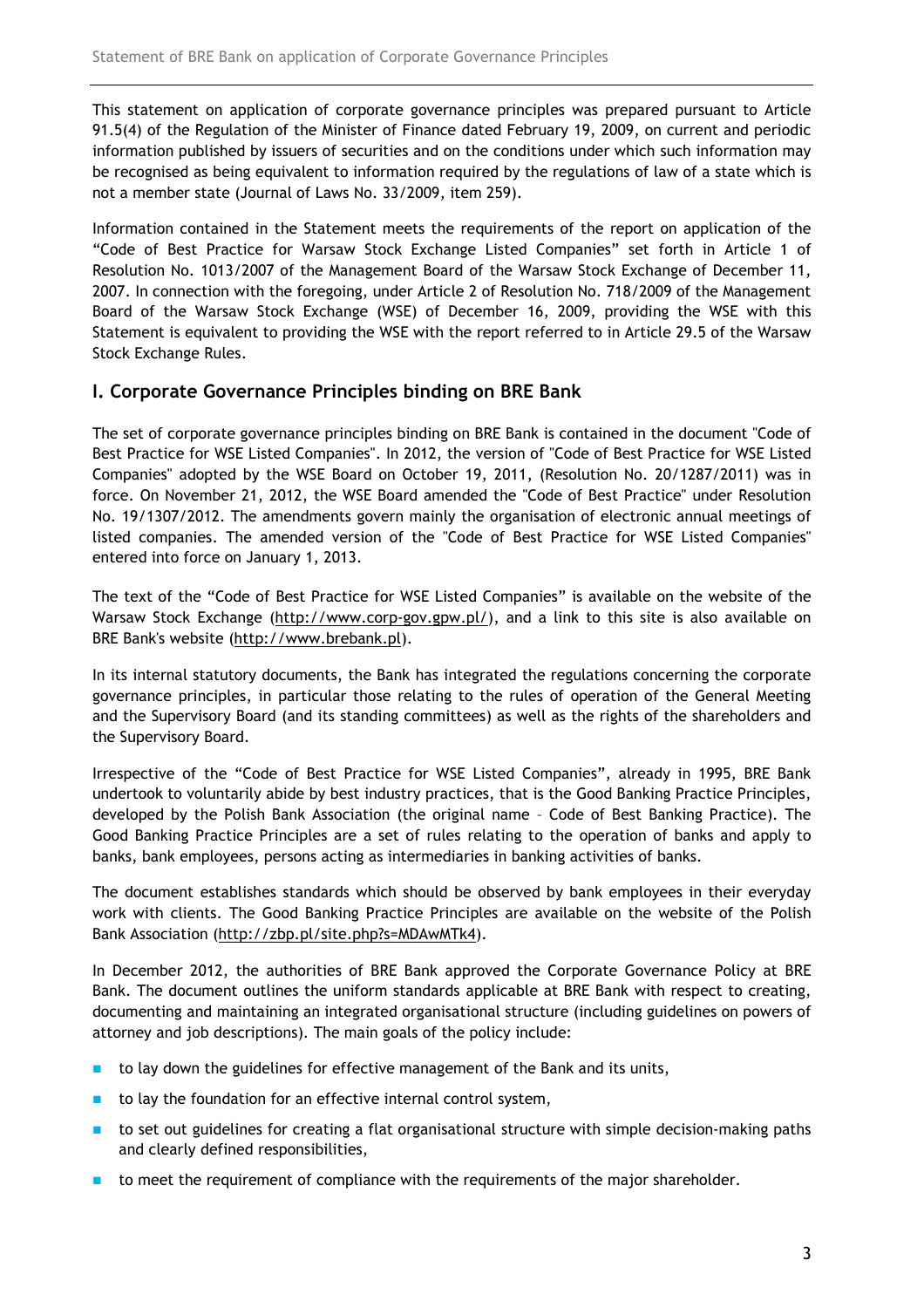# II. Application of corporate governance principles

In 2012, BRE Bank was applying all the corporate governance principles established in the document "Code of Best Practice for WSE Listed Companies" (chapter II, III and IV) in accordance with the "comply or explain" principle.

The following points of the Recommendations require an additional commentary:

 Point 5 of the Recommendations regarding the remuneration policy. In accordance with the recommendation, BRE Bank has a remuneration policy which determines the form, structure and level of remuneration, including the remuneration of members of the supervisory and management bodies of the Company. The remuneration system is transparent and ensures a linkage between the remuneration of senior managers, the financial results of the Company and the performance of the remunerated persons. The remuneration system integrates a range of principles derived from the Commission Recommendation of December 14, 2004, fostering an appropriate regime for the remuneration of directors of listed companies (2004/913/EC) supplemented by the Commission Recommendation of April 30, 2009 (2009/385/EC). These principles include among others: determination of fixed and variable components of remuneration of the Management Board, a linkage of the variable components of remuneration with pre-defined performance criteria, detailed regulations concerning the option scheme, and specification of the total remuneration and its components of individual members of the Management Board and the Supervisory Board in the notes to the annual financial statements. In H1 2012, as a result of amendments to the By-laws of BRE Bank introduced on March 30, 2012 by the 25th Ordinary General Meeting, the Bank established the Remuneration Committee which establishes the remuneration principles and determines the amount of remuneration paid to members of the Management Board. The solution is in accordance with the Commission Recommendation.

However, the Commission Recommendations were not used as a model for the remuneration system of the Bank and not all their provisions were applied. In particular, the remuneration policy is not regularly a separate item on the agenda of every General Meeting and is not submitted for a vote.

 Point 9 of the Recommendations which calls for ensuring a balanced proportion of women and men in management and supervisory functions in companies. Both the General Meeting, which appoints the Supervisory Board, and the Supervisory Board, which appoints the Management Board, are guided by the principle that the persons sitting on the company's bodies should display the highest competence, be creative, adequately educated and experienced. Other factors, such as gender, are not a determinant in this respect. The Bank is of the opinion that it would be unjustified to introduce regulations based on pre-established parities, and leaves the decision on selecting members of the Management Board and Supervisory Board in the hands of duly authorised bodies of the Company.

Since the Ordinary General Meeting held in 2002, the 10-member Supervisory Board of BRE Bank has had one female member - Teresa Mokrysz. At the same time, Ms. Mokrysz is a member of the Audit Committee of the Supervisory Board. At the end of 2012, the Management Board of BRE Bank was composed of men only. From September 2008 to April 2012, Karin Katerbau was a member of the Management Board supervising the finance area.

 Point 12 of the Recommendations concerning the possibility to participate in the annual meeting with the use of electronic means of communication, which consists in broadcasting the meeting, enabling real-time bilateral communication and execution of the voting right in person or by proxy during the annual meeting. On January 1, 2013, the principle on ensuring real-time bilateral communication during annual meeting, which allows the shareholders located outside the meeting place to address the meeting, was added to part IV of the "Code of Best Practice for WSE Listed Companies".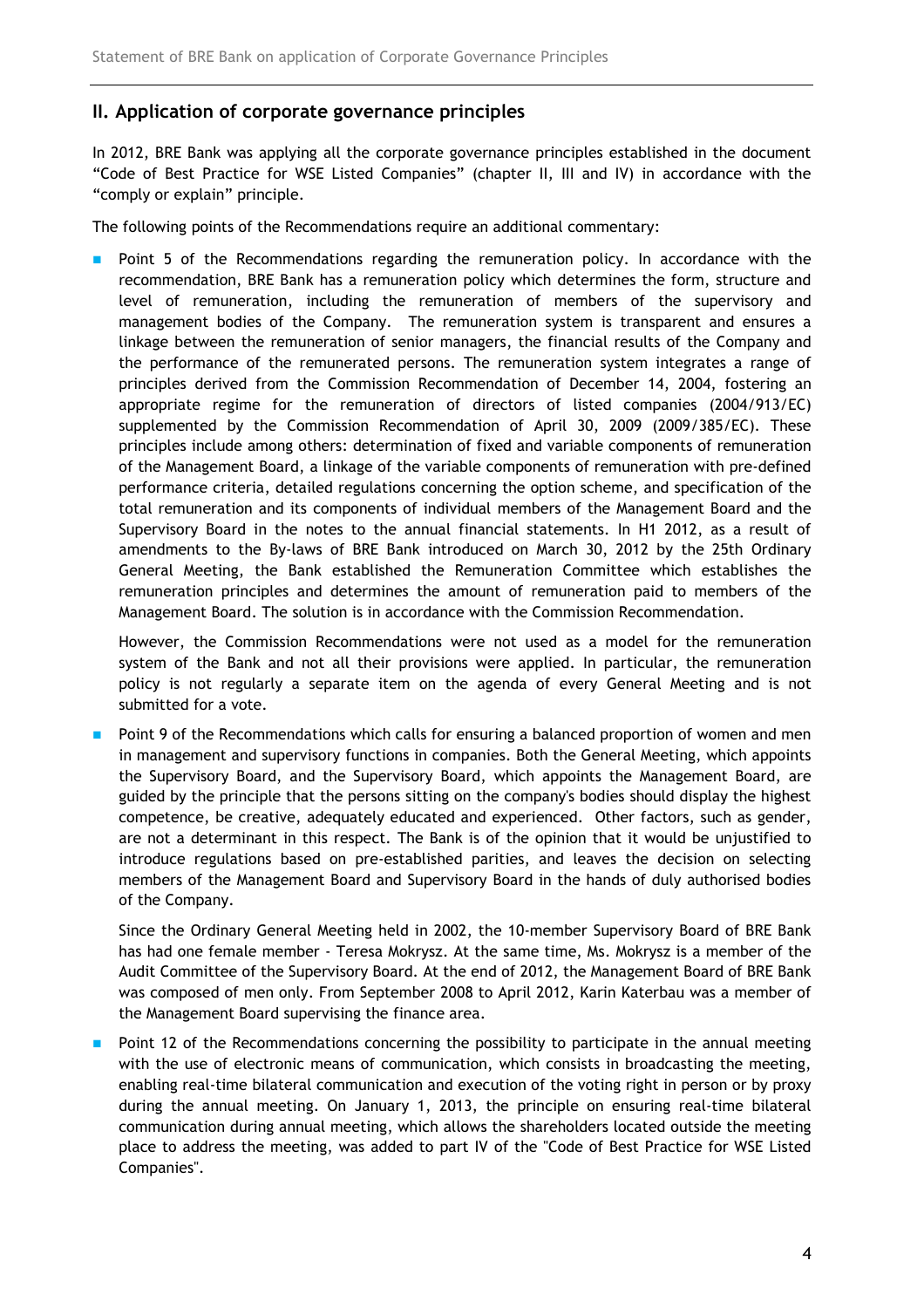For many years, BRE Bank has been broadcasting its annual meetings in real time. However, neither the By-laws of the Company or the Standing Rules of the Annual Meeting provide for realtime bilateral communication with shareholders located outside the meeting place, and for execution of voting rights with the use of electronic communication. BRE Bank's primary goal is to ensure that the Annual Meeting proceeds smoothly and that the risk of any potential attempt to challenge the adopted resolutions due to technical errors is minimized. At the same time, the Bank takes into account the existing conditions, in particular the geographic diversification of the Bank's shareholders, their number, potential time delays in communication and the need to identify the meeting participants and ensure the adequate security and confidentiality of the voting process.

It is worth stressing that the principle which requires companies to publish the broadcast of their general meetings on the Internet, introduced to the Code of Best Practice in 2013, has already been applied by BRE Bank for many years.

BRE Bank attaches a lot of weight to open, transparent and effective information policy. On a regular basis, the representatives of the Management Board and the Investor Relations team actively participate in meetings with investors, both in Poland and abroad.

The website operated by the Company has become an important communication platform. In the investor relations section (www.brebank.pl/relacje\_inwestorskie) the Bank publishes information on the shareholders of BRE Bank, Annual Meetings, ratings, quotations of the Bank's shares on the WSE, analysts' recommendations, consensus of BRE Bank Group's forecasted performance, and the target share price. All those interested may review annual statements, periodic and current reports, presentations on the Company's strategy and performance, as well as spreadsheets containing business and financial data. BRE Bank was one of the first banks in Poland to offer an on-line version of its annual report, which provides convenient and highly interactive access to financial data of BRE Bank Group. Moreover, in 2012 BRE Bank launched BRE Analyzer, an innovative interactive tool which can be used to analyse financial and business data of BRE Bank Group from many different angles. Additionally, the information is accompanied by webcasts of meetings with analysts at which the financial results of the BRE Bank Group are presented (more information in chapter VI.2. "Investor Relations (IR) function at BRE Bank").

The website also has a section dedicated to corporate governance and best practice, which includes among others the By-laws and rules of the Bank's bodies, statements on the application of corporate governance principles, principles of remunerating the Management Board and the Supervisory Board and information on incentive programmes.

# III. Internal control and risk management systems with regard to the process of preparing financial statements of the Bank

The process of preparing of financial statements is covered by the Bank's internal control system, which contributes to full reliability and accuracy of financial reports.

The internal control system includes the following:

- **functional internal control,**
- institutional internal control.

Functional internal control is a system applicable to each organisational unit of BRE Bank. Each organisational unit of the Bank performs internal control tasks under the supervision of the head of the organisational unit. The functional internal control system is subject to regular assessment and monitoring through institutional internal control.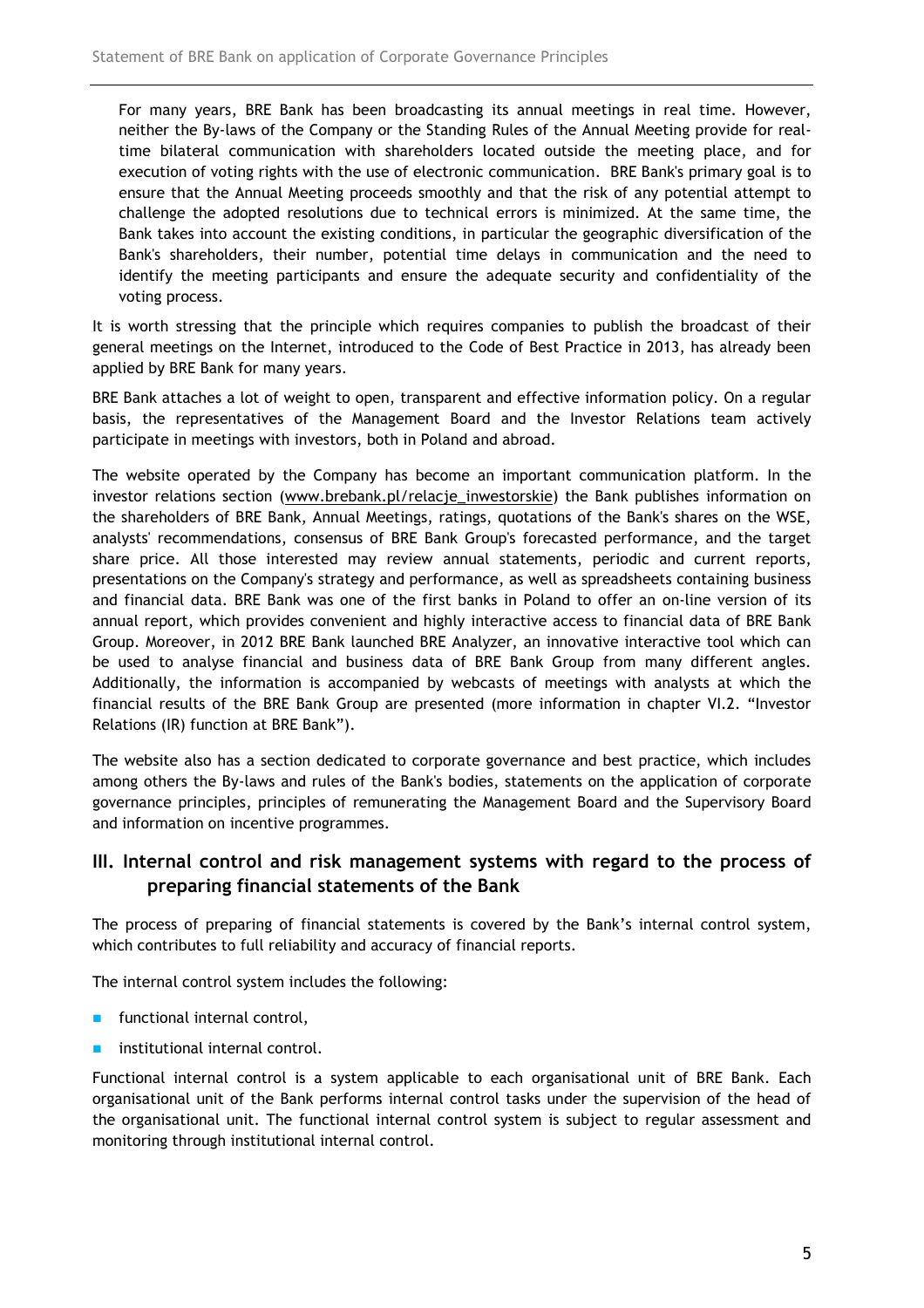Institutional internal control is exercised by the Internal Audit Department (DAW). DAW operates based on the Banking Law, BRE Bank's internal regulations, International Standards for the Professional Practice of Internal Auditing, and best business practices in this respect.

The Internal Audit Department is under the administration of the President of the Management Board of the Bank and reports to the President of the Management Board and to the Audit Committee of the Supervisory Board of the Bank. The principle of operational independence of internal audit is respected since auditors are not involved in operational activity.

The process of preparing financial data for reporting needs is automated and based on the General Ledger of the Bank. Preparation of data in source systems is subject to formalised operational and acceptance procedures. Creating the General Ledger of the Bank takes place within a process covering respective internal controls. Manual adjustments are subject to special controls.

The process of monitoring the operational risk which occurs in the preparation of financial statements in the Bank includes mechanisms which effectively ensure the security of IT systems. The Bank has in place a business continuity plan which covers also the IT systems used in the process of preparing financial statements.

The financial statements of the Bank and the Group for 2012 were prepared by the Accounting Department. On April 1, 2013, the Accounting Department will be split into two specialized units: the Accounting Department and the Financial Reporting Department. The Financial statements will be prepared in the Financial Reporting Department, while the Accounting Department will be responsible for keeping the Bank's books and records as well as administering the model chart of accounts. Both Departments will report directly to the Chief Financial Officer.

The prepared financial statements are submitted to the Management Board for verification. The Audit Committee of the Supervisory Board receives information on the quarterly financial statements and on profit and loss before it is published. After in-depth discussions with the Bank's external auditor and the Management Board of the Bank, the Audit Committee recommends whether the Supervisory Board should approve or reject the annual financial statements.

The annual and semi-annual financial statements of the Bank are subject to an independent audit and a review by a statutory auditor, respectively. The selection of the statutory auditor of the Bank requires a resolution of the General Meeting. The Audit Committee of the Supervisory Board issues an opinion on the selection of the statutory auditor. BRE Bank observes the rule stipulating that the key statutory auditor should change at least once every five years. This is in line with Article 89 of the Act on Statutory Auditors and their Self-Government, Entities Entitled to Audit Financial Statements and Public Supervision dated May 7, 2009 (Journal of Laws of 2009, No. 77, item 649).

The Bank and the external auditor introduced cooperation procedures under which all the important issues related with the recognition of economic events in the books and financial statements are being consulted on an ongoing basis.

All the subsidiaries of BRE Bank Group consolidated for the purpose of financial statements are obliged to apply uniform accounting policies with respect to the recognition of measurement and disclosures in accordance with the International Accounting Standards. The Accounting Department monitors the reporting packages prepared by the subsidiaries in terms of their correctness, completeness, coherence and continuity of data. The control functions with respect to the Group subsidiaries are performed by representatives of BRE Bank sitting on the Supervisory Boards of the subsidiaries.

The aspiration to ensure the highest standards of financial statements is reflected in the high quality of reporting. The financial statements of BRE Bank Group have been appreciated not only by shareholders and analysts, but also by independent industry institutions.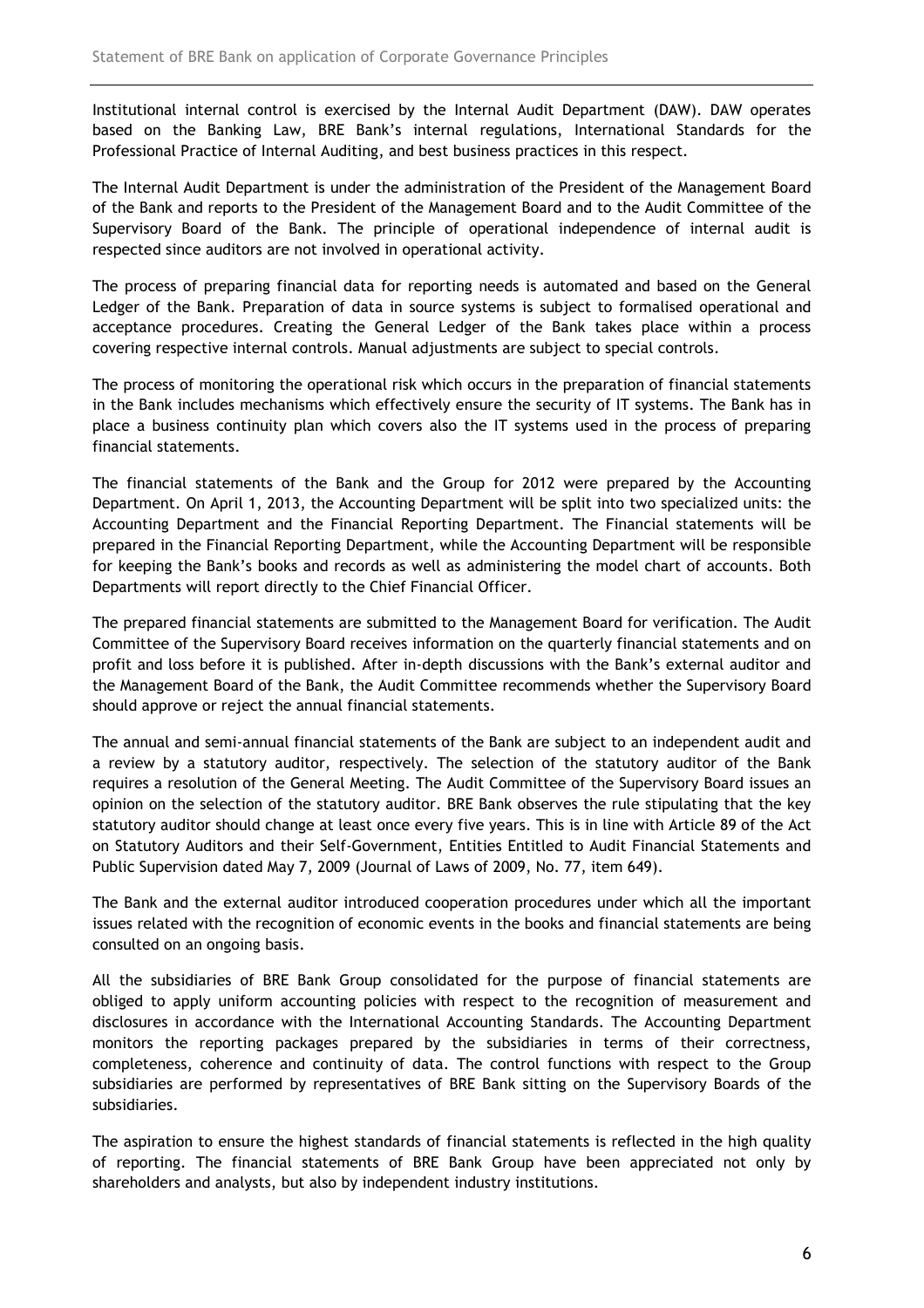The annual consolidated financial statements of BRE Bank Group for 2011 ranked second in "The Best Annual Report" category of the contest organised by the Institute of Accounting and Taxes (IRiP). Moreover, BRE Bank was also awarded in the Best Online Report category. This has been yet another award won by BRE Bank in this contest. In the six editions which have taken place so far, BRE Bank won the first prize in the financial institutions category for its financial statements for 2006, 2007 and 2009. In 2008, the Bank came second in this category, while in 2010 BRE Bank won the special award "The Best of the Best".

# IV. Significant blocks of shares

Commerzbank AG is the majority shareholder of BRE Bank. The share of Commerzbank has been increasing from 21.00% in 1995, to 50.00% in 2000 and 72.16% in 2003. Starting from 2005, the share has declined slightly due to the implementation of the managerial options programme in BRE Bank.

At the end of 2012, Commerzbank held 29,352,897 shares of BRE Bank, which accounted for 69.66% of the share capital and votes at the General Meeting. By December 27, 2012, the stake was held by Commerzbank Auslandsbanken Holding AG, a 100% subsidiary of Commerzbank. On December 27, 2012, Commerzbank acquired the stake in BRE Bank through an internal transfer of shares within Commerzbank AG Group, so the dominant entity of BRE Bank has not changed.

30.34% of shares in free float are held by institutional investors (in particular Polish pension funds, and Polish and foreign investment funds and individual investors. ING Otwarty Fundusz Emerytalny exceeded the 5% threshold of shares and votes at the General Meeting, which obligated it to announce the shares purchase.

| <b>Shareholder</b><br>Status as of 31.12.2012 <b>Status</b> | Percentage of share capital<br>and total number of votes |  |  |
|-------------------------------------------------------------|----------------------------------------------------------|--|--|
| Commerzbank AG                                              | 69.66%                                                   |  |  |
| <b>ING Otwarty Fundusz Emerytalny</b>                       | 6.67%                                                    |  |  |

The strategic shareholder of BRE Bank, Commerzbank AG, is a leading German bank with a history dating back to 1870, which provides its services to private and corporate customers.

At the turn of 2008 and 2009, in an effort to support the takeover of Dresdner Bank, the German government - currently the largest shareholder of Commerzbank - acquired a stake giving it 25% plus one share. Institutional investors hold about 47% of shares in free float (the largest investor - BlackRock - holds more than 3%). Individual investors hold about 25% of shares.

With the segments Private Customers, Small and Medium-sized Enterprises (Mittelstandsbank), Corporates & Markets, Central & Eastern Europe, Commerzbank offers its customers an attractive portfolio of products and services. Commerzbank is a strong partner for the export-oriented SME sector in Germany and worldwide. With a total of about 1,200 branches in Germany, Commerzbank has one of the densest networks of branches among German banks. Moreover, Commerzbank operates in more than 50 countries through 25 foreign branches, 32 representative offices and 8 major subsidiaries. In 2012, Commerzbank had nearly 15 million individual clients and about 1 million corporate clients. At the end of December 2012, Commerzbank Group held assets of EUR 635.9 billion and total capital of EUR 27.0 billion. Commerzbank Group employs 53.6 thousand employees, including 42.9 thousand in Germany.

# V. Special control rights and limitations concerning the shares

Pursuant to the By-laws of BRE Bank, all the existing shares are ordinary bearer shares. In no way are the shares differentiated in terms of the rights carried by them. There are no preferred shares. The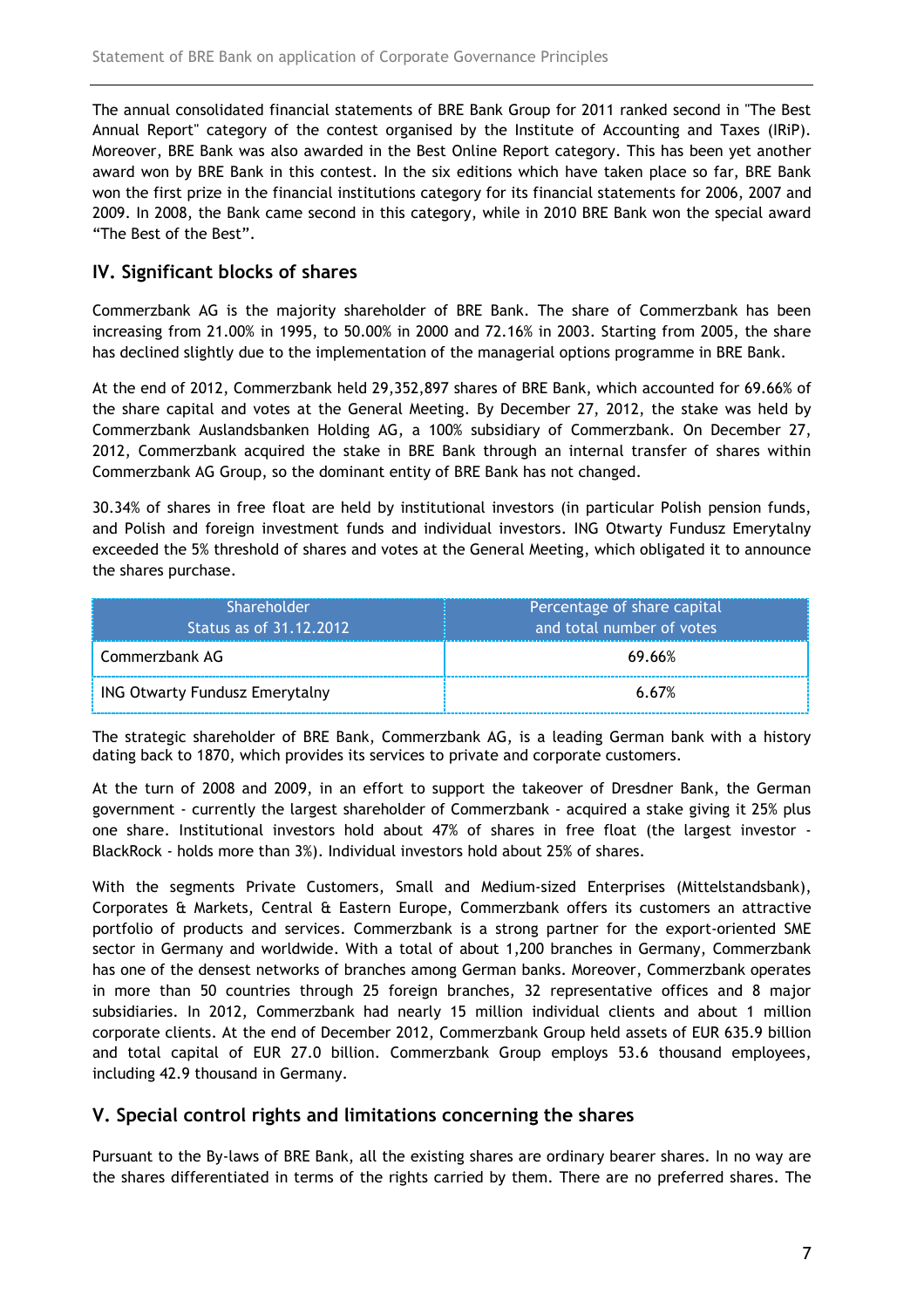control rights of Commerzbank AG as the parent entity of BRE Bank are a result of the number of shares held and their percentage share in the equity and the number of votes at the General Meeting of BRE Bank.

The By-laws of BRE Bank do not impose any limitations on the exercise of the voting right. There are no provisions which would separate the equity rights attached to securities from the holding of securities. Furthermore, there are no limitations on the transfer of the property right to securities issued by the Bank.

# VI. Principles of appointing and dismissing Management Board Members

Pursuant to the By-laws of BRE Bank, the Management Board is composed of at least three members appointed for a joint term of 5 years. At least half of the Management Board members, including the President of the Management Board, must hold Polish citizenship.

The President of the Management Board, the Vice-Presidents of the Management Board and the other Members of the Management Board are appointed and dismissed by the Supervisory Board, acting pursuant to the provisions of the Banking Law and considering relevant qualifications for the assigned functions. The Polish Financial Supervision Authority (PFSA) approves two Members of the Management Board of the Bank: the President of the Management Board and the member responsible for developing and implementing the Bank's credit policy and risk management.

In accordance with the Code of Commercial Partnerships and Companies, a Member of the Management Board may also be dismissed or suspended by the General Meeting.

The mandate of a Member of the Management Board expires at the latest on the day of the General Meeting that approves the financial statements for the last full financial year of the term of that Management Board Member. The mandate of a Member of the Management Board also expires if the member dies, resigns from his position or is recalled. The mandate of a Member of the Management Board appointed before the end of the term expires on the expiration of mandates of the other Members of the Management Board.

# VII. Amendments to the Company's By-Laws

Amendments to the By-Laws of BRE Bank require adoption of a resolution by the General Meeting of BRE Bank and registration of the adopted amendment in the National Court Register. Before the General Meeting of BRE Bank is presented with a draft resolution concerning amendment to the By-Laws, the Management Board of BRE Bank adopts a resolution on the proposed amendment by approving the draft resolution of the General Meeting, and then the draft is presented to the Supervisory Board of BRE Bank for approval. Under the Code of Commercial Partnerships and Companies, the resolution on amendments to the By-Laws is passed by a majority of 75% of votes. In accordance with Article 34.2 of the Banking Law Act of 29 August 1997, any amendment to the Bank's By-laws requires the authorisation of the Polish Financial Supervision Authority where such amendment relates to:

- **the Bank's registered business name,**
- **the Bank's registered office, objects and scope of the Bank's activity,**
- **the bodies and their competences, including particularly the competences of the Members of the** Management Board appointed with the approval of the Polish Financial Supervision Authority and the decision-making principles, the basic organisational structure of the Bank, the procedures applicable to making legally binding statements regarding property rights and obligations, the procedures for issuing internal regulations and the procedure for making decisions on assuming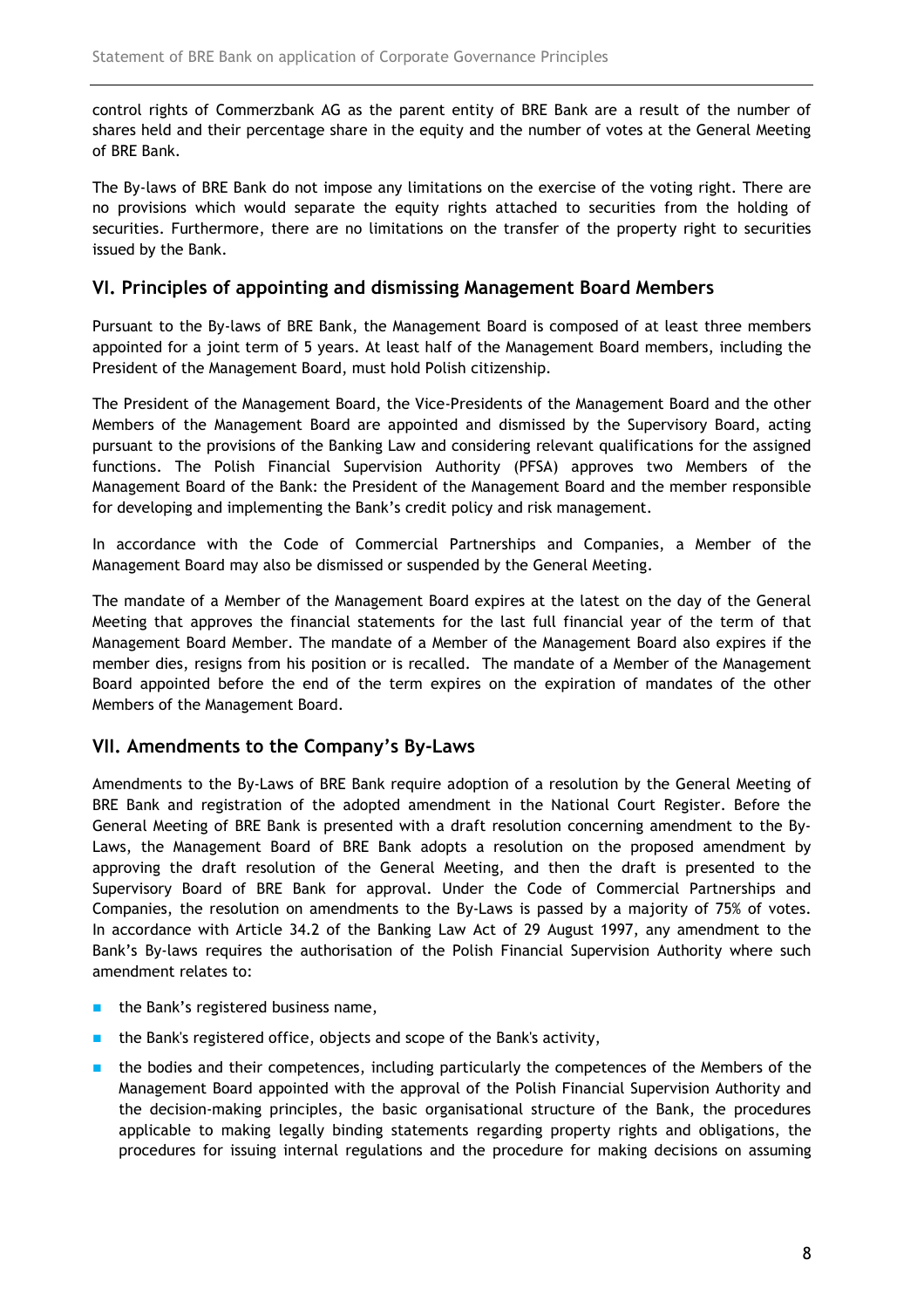obligations or disposing of assets whose total value with regard to a single entity exceeds 5% of the Bank's own funds,

- $\blacksquare$  the principles of functioning of the internal control system,
- $\blacksquare$  the own funds and the financial management principles, and
- shares preferred or limited as to voting rights.

The latest amendments to the Bank's By-laws were introduced by Resolution No. 25 of the 25th General Meeting held on March 30, 2012.

The amendments are itemized in detail in Resolution No. 25 of the General Meeting on amending the By-laws of BRE Bank SA published on the Bank's website.

### (http://www.brebank.com.pl/Relacje\_Inwestorskie/ZWZ/Archiwum\_ZWZ/)

# VIII. General Meeting procedures and authority, shareholder rights and exercise procedures

### VIII.1. General Meeting procedures

The General Meeting is convened and prepared pursuant to the provisions of the Code of Commercial Partnerships and Companies, the Bank's By-laws, and the Standing Rules of the General Meeting. Both the By-laws and the Standing Rules of the General Meeting are available on BRE Bank's website.

The General Meeting (GM) convened by the Management Board by way of an ordinary procedure is held once a year, no later than in June. The Supervisory Board may convene an Ordinary General Meeting if the Management Board fails to convene it within the time limits set out in the By-laws and an Extraordinary General Meeting if the Supervisory Board considers it necessary. In addition, under specific circumstances, the shareholders have the right to convene a General Meeting or to request that a General Meeting be convened.

Shareholders may participate in the General Meeting and cast their votes either in person or by proxies. One proxy may represent more than one shareholder.

Subject to the cases defined in the Code of Commercial Partnerships and Companies, the General Meeting is valid regardless of the number of shares represented at the General Meeting.

All matters submitted to the General Meeting are previously submitted to the Supervisory Board for consideration.

Subject to specific exceptions, resolutions of the General Meeting are passed in an open ballot by a simple majority of votes, unless the Code of Commercial Partnerships and Companies or the BRE Bank By-laws impose a stricter requirement for the passing of resolutions on specific issues. A secret ballot is required in the case of elections and motions for dismissal of members of the authorities of the Bank or liquidators, motions to bring members of the authorities of the Bank or liquidators to justice, and in personnel issues. In addition, a secret ballot is required if requested by at least one shareholder present or represented at the General Meeting.

Voting takes place with the use of a computer system which also counts the votes. The correct course of voting is supervised by the three-member Returning Committee elected from among the candidates put forward by the Chairman of the Meeting.

The By-laws and Standing Rules of the General Meeting do not provide for the possibility to vote by mail or with the use of electronic means of communication.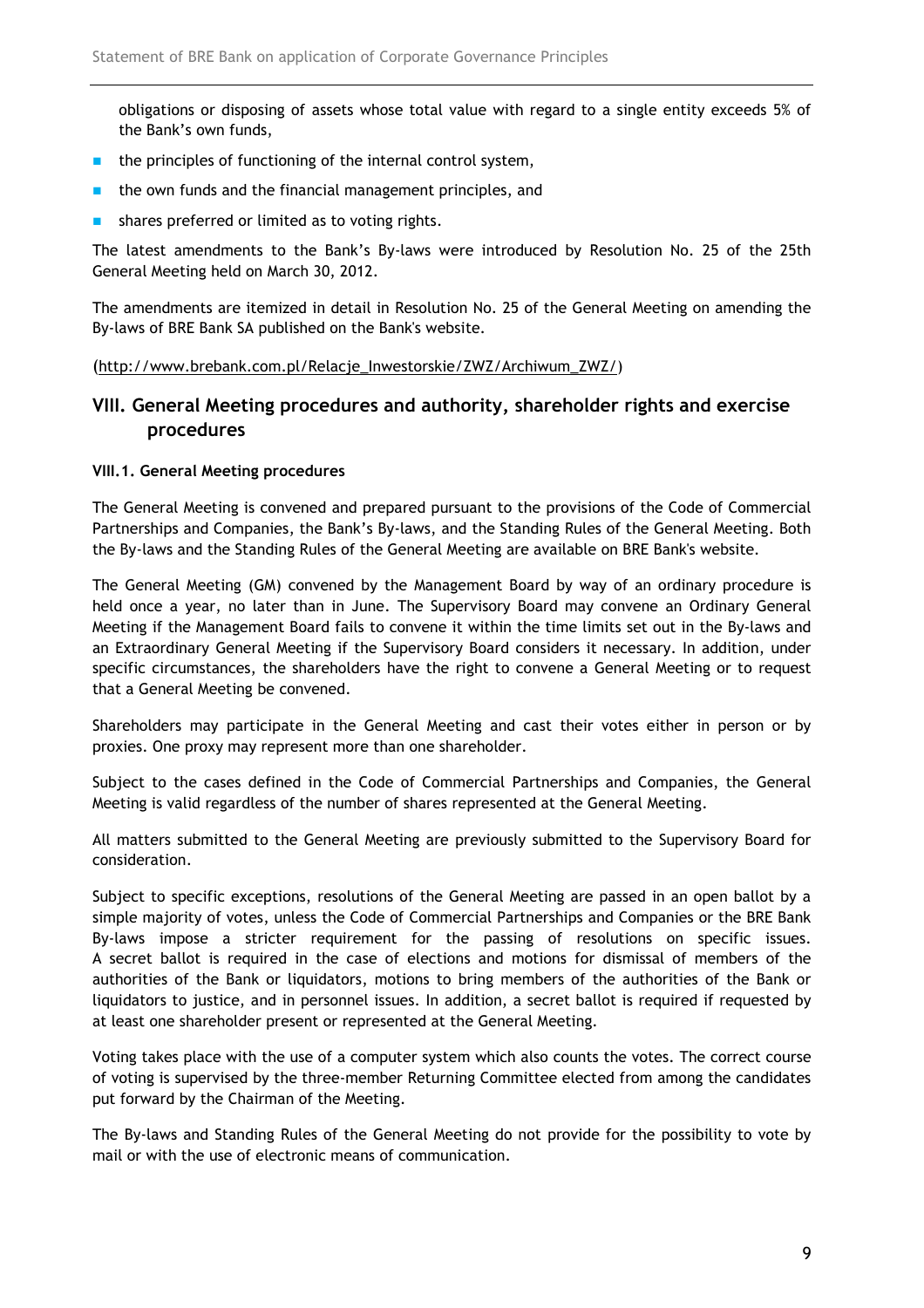The Bank's Supervisory Board is elected in a secret ballot by the General Meeting. The shareholders propose candidates for Members of the Supervisory Board to the Chairman of the General Meeting, orally or in writing. The right to propose candidates concerns also Members of the existing Supervisory Board. Prior to the election to the Supervisory Board, the General Meeting determines the number of Members of the Supervisory Board of the given term within the limits specified in the By-laws.

### VIII.2. Fundamental Authority of the General Meeting

The following matters require a resolution of the General Meeting in addition to other matters set out in the Code of Commercial Partnerships and Companies:

- **EXAM** examination and approval of the report of the Management Board on the Bank's operations and financial statements for the past financial year,
- adoption of resolutions on the distribution of profit or coverage of losses,
- vote of discharge of duties for members of the Bank's authorities,
- $\blacksquare$  election and dismissal of Members of the Supervisory Board,
- $\blacksquare$  amendment of the By-laws,
- **n** increase or reduction of the Bank's share capital,
- **a** adoption of resolutions concerning the cancellation of shares and resolutions on cancellation of shares, in particular on setting the policy of share cancellation not regulated in the By-laws,
- **EXECTE 2018 Creation and winding up of special purpose funds,**
- **EXECUTE:** issue of convertible bonds or preferred bonds,
- **EXECUTE:** establishment of the principles of remunerating Members of the Supervisory Board,
- liquidation of the Bank or its merger with another bank,
- **a** appointment of liquidators,
- $\blacksquare$  matters submitted by the Supervisory Board,
- matters submitted by shareholders in accordance with the By-laws,
- election of an entity qualified to audit financial statements as statutory auditor of the Bank.

### VIII.3. Shareholder rights

The Company's shares are bearer shares and can be sold. The shareholders have the right to participate in the profit reported in the audited financial statements and allocated by the General Meeting to be paid to the shareholders.

The shareholders representing at least one-half of the share capital or at least one-half of the total number of votes in the Company may convene an extraordinary general meeting. The shareholders appoint the chairman of such meeting. The shareholder(s) representing at least one-twentieth of the share capital may request that the Management Board convene an extraordinary general meeting and that specific items be put on the agenda for such meeting.

Only persons who are shareholders of the Bank sixteen days before the date of the General Meeting ("record day") have the right to participate in the General Meeting of the Bank. The shareholder(s) of the Bank representing at least one-twentieth of the share capital may request that specific items be put on the agenda for the Ordinary General Meeting. The request should be submitted to the Management Board of the Bank no later than twenty-one days prior to the date of the Ordinary General Meeting.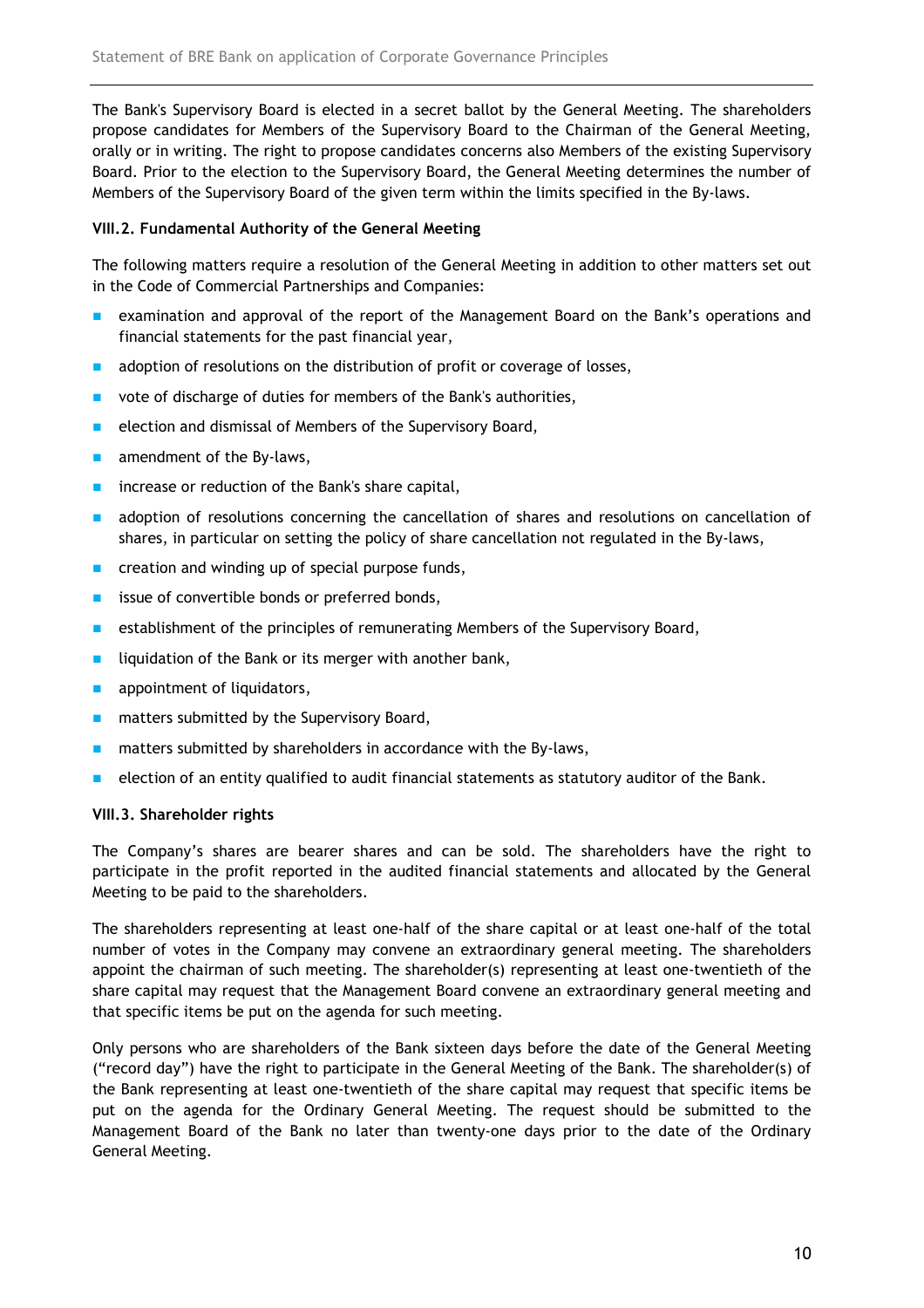In accordance with the Code of Commercial Partnerships and Companies, documents to be presented to a General Meeting, including draft resolutions, are published on the website of the Bank as of the date of calling the General Meeting.

Shareholders can participate in the General Meeting and cast their votes either in person or by proxies.

A shareholder has the right to:

- vote, propose motions and raise objections,
- **u** justify his or her position briefly,
- stand for election for Chairman of the General Meeting and propose a candidate for Chairman of the General Meeting to be noted in the minutes,
- **take the floor during the proceedings and make a reply,**
- $\blacksquare$  table draft resolutions concerning the items put on the agenda,
- **PED Propose amendments and additions to draft resolutions on the agenda for the General Meeting** before the discussion on the item covering the draft resolution concerned by the proposal is closed,
- **PED FIGOS** propose formal motions relating to the proceedings and the voting procedure,
- **Propose candidates for the Bank's Supervisory Board in writing to the Chairman of the General** Meeting or orally to the minutes,
- **F** review the book of minutes and request a copy of resolutions authenticated by the Management Board,
- **thake legal action to have a resolution of the General Meeting annulled where the shareholder** voted against a resolution of the General Meeting and after its adoption raised an objection to the minutes or the shareholder was unreasonably prevented from participating in the General Meeting or the shareholder was not present at the General Meeting as a result of it being convened incorrectly or the adopted resolution not being on the agenda,
- **E** take legal action against the Company to have a resolution of the General Meeting annulled where the resolution is in breach of law.

The Management Board is obliged to provide the shareholder, at the shareholder's request, with information concerning the Company if this is justified by the assessment of an issue on the agenda. The Management Board should refuse information if:

- **this could damage the Company or its associated company or subsidiary, in particular due to** disclosure of technical, trade or organisational secret of the Company,
- **this could expose a Member of the Management Board to criminal, civil or administrative liability.**

In justified cases, the Management Board may provide information in writing no later than two weeks after the General Meeting is adjourned.

The Bank places great emphasis on equal treatment of shareholders. On matters related with the General Meeting, in particular with granting a power of attorney in electronic form, notifying the Bank about granting a power of attorney in electronic form, requesting that specific items be put on the agenda of the General Meeting, the shareholders may contact the Management Board of the Bank by sending an e-mail to the address given in the Notice of General Meeting.

The General Meetings take place on the Bank's premises in Warsaw and are broadcast on-line. The General Meetings may be attended by the representatives of the media.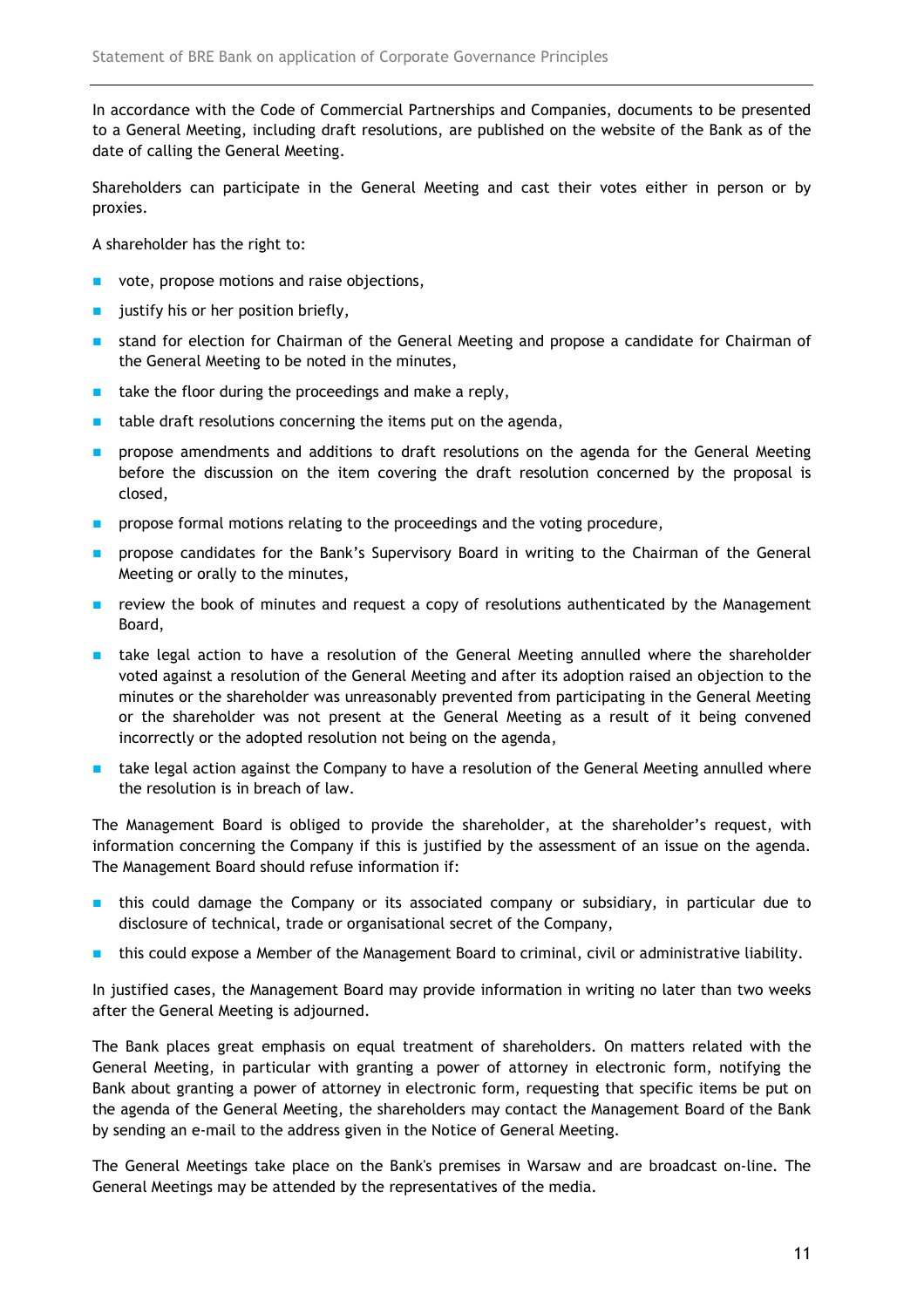# VIII.4 General Meeting in 2012

The 25th General Meeting was held on March 30, 2012. The Meeting was attended by shareholders or their proxies representing in total 79.03% of shares in the Company's share capital. The following resolutions were adopted:

- **EXECUTEDE 10 In Approving the reports of the Management Board of BRE Bank and BRE Bank Group,** and the financial statements of the Bank and the Group for 2011,
- resolution on distribution of the 2011 profit,
- **EXECUTED FIGUREY 1** resolution on vote of discharge of duties for members of the Management Board of BRE Bank,
- **EX EXECUTED FOAT A** resolution on approving the appointment of a member of the Supervisory Board (Ulrich Sieber) under the procedure laid down in Article 19(3) of the By-laws of BRE Bank, which allows the Bank to appoint a new member of the Supervisory Board during the year due to resignation of another member,
- **EXECUTE:** resolution on vote of discharge of duties for members of the Supervisory Board of the Bank,
- resolution on amending the By-laws of BRE Bank,
- **EXECTED** resolution on remuneration paid to members of the Supervisory Board of BRE Bank,
- **resolution on electing a new member of the Supervisory Board of BRE Bank (Stephan Engels),**
- **EX I** resolution on selecting the auditor to review the financial statements of BRE Bank and BRE Bank Group for 2012 - PricewaterhouseCoopers Sp. z o.o.

The resolutions adopted by the 25th General Meeting and the detailed voting results are available on http://www.brebank.com.pl/relacje\_inwestorskie, in the section dedicated to General Meetings.

# IX . Composition of and changes in the Management Board and the Supervisory Board of the Bank and their procedures

### IX.1. Composition of the Management Board

The Management Board is composed of at least three members appointed for a joint term of 5 years. The Members of the Management Board manage selected areas of the Bank's operation within the scope determined by the President of the Management Board. Resolutions of the Management Board specify in detail the division of powers and the procedures of replacement in the case of absence or holiday of the Management Board Members.

In 2012, the composition of the Management Board of BRE Bank changed.

Under the resolution of the Supervisory Board of BRE Bank of March 30, 2012, Jarosław Mastalerz, so far acting as Head of Retail Banking, was appointed as Member of the Management Board for Operations and IT, effective as of April 1, 2012. Mr. Mastalerz replaced Christian Rhino, who left BRE Bank at the end of March to take on new responsibilities in Commerzbank Group. At the same time, the position of Member of the Management Board responsible for Retail Banking was entrusted to Cezary Kocik. Cezary Kocik has been employed with BRE Bank since 2004. Before his appointment to the Management Board, Mr. Kocik acted as Managing Director for Sales and Retail Banking Business Processes.

As of April 16, 2012, the Supervisory Board appointed Jörg Hessenmüller as Member of the Management Board, Chief Financial Officer. Jörg Hessenmüller replaced Karin Katerbau, whose resignation took effect on April 15, 2012. Ms. Katerbau was appointed as Member of the Management Board of Oldenburgische Landesbank (Germany). In 2009, Mr. Hessenmüller was appointed Managing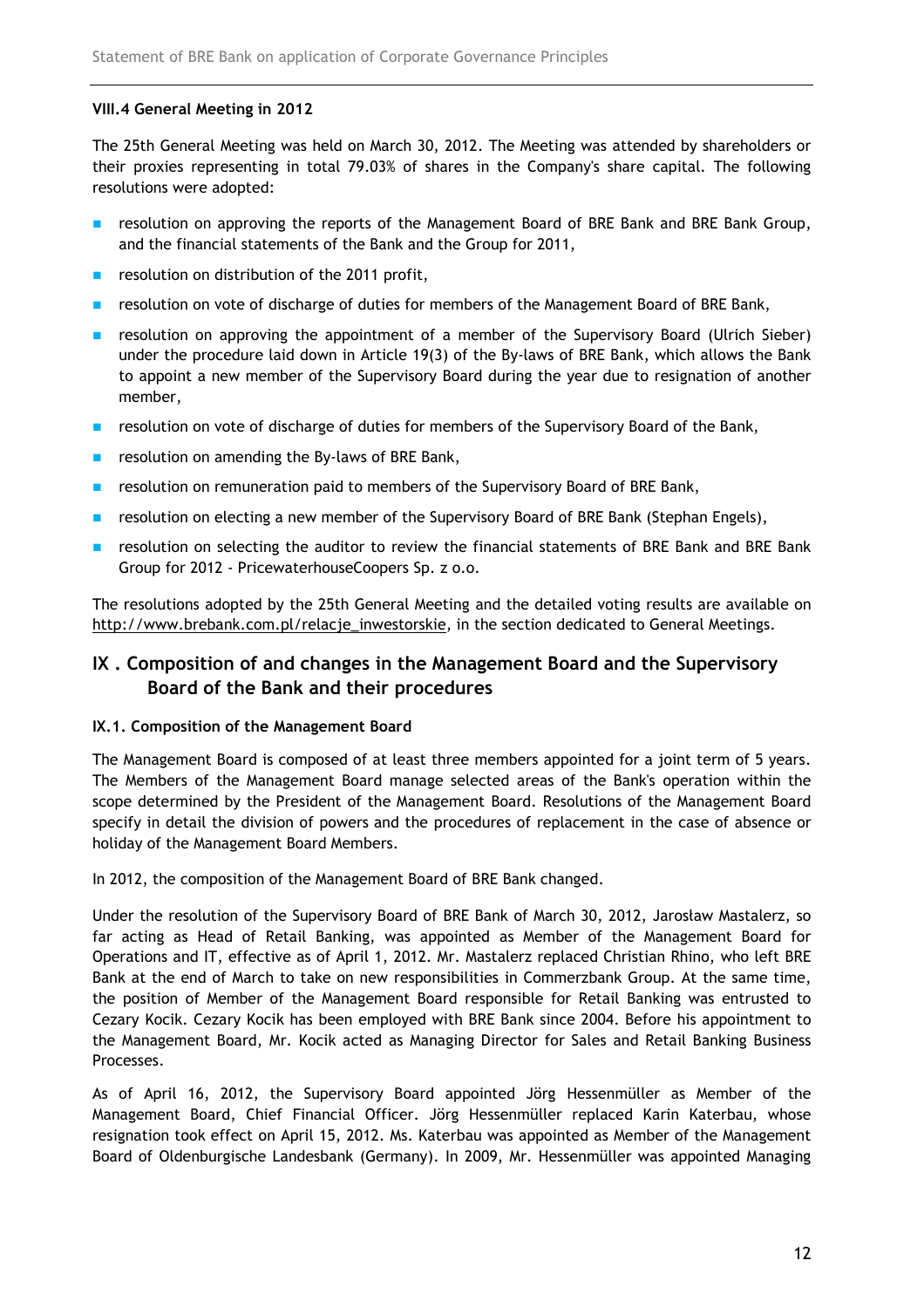Director in Commerzbank Group and worked as Head of Investment Banking Finance, Group Finance, responsible for controlling and management reporting.

The term of the current Management Board expires on the day of the General Meeting in 2013.

The current composition of the Management Board of BRE Bank is as follows:

Cezary Stypułkowski - President of the Management Board, CEO



Born in 1956, Cezary Stypułkowski holds a PhD in law from the University of Warsaw. He studied at Columbia University Business School in New York as a member of the Fulbright Program in 1988-1989. In 1980s, he worked in government administration, among others as secretary to the Economic Reform Committee of the Council of Ministers and, in 1987, as advisor to the Prime Minister. From February 1991, he chaired the Management Board of Bank Handlowy SA for more than twelve

years. He acted as President of the Management Board of PZU Group from June 2003 to June 2006. In December 2006, Mr. Stypułkowski was appointed Managing Director of J.P. Morgan Investment Bank responsible for Central and Eastern Europe. Cezary Stypułkowski was also a member of the Deutsche Bank International Advisory Board, INSEAD International Advisory Board, Institute of International Finance in Washington and Geneva Association.

Appointed President of the Management Board of BRE Bank on August 2, 2010, acting President of the Management Board of the Bank as of October 1, 2010, approved as a President of the Management Board by the Polish Financial Supervision Authority on October 27, 2010.

Wiesław Thor - Vice-President of the Management Board, Chief Risk Officer



Born in 1958, graduate of the Central School of Planning and Statistics (currently Warsaw School of Economics - SGH), training program "Train the Trainer" organised by KPMG and the South Carolina Business School, and summer school of banking at McIntire University Business School. Lecturer at the Warsaw Institute of Banking and SGH. Employed with BRE Bank since 1990 on the following positions: specialist, division head, deputy director of the Warsaw branch, director of the Credit

Department, and Chief Risk Officer since May 2000. From August 1, 2002, Managing Director at Bank Handlowy in Warsaw.

On November 2, 2002, Mr. Thor was appointed Member of the Management Board of BRE Bank, Chief Risk Officer. Vice-President of the Management Board of BRE Bank since March 15, 2008.

#### Przemysław Gdański - Member of the Management Board, Head of Corporate Banking



Born in 1967, graduated from the University of Gdańsk (major: International Trade) and completed a one-year programme in international banking and finance at Loughborough University in the UK. In 2012 completed AMP at IESE Business School. He has over 20 years of experience in corporate banking. In 1993 - 1995 he worked for IBP Bank SA (BRE Bank was one of its shareholders), then for ABN AMRO Bank in Poland, Romania and in the headquarters in Amsterdam. In 2002 - 2006 he was the Managing

Director of Large Corporates Division in BPH Bank. From May to November 2006 - CEO and General Director of Calyon Bank Polska and Calyon SA Branch in Poland. In November 2006 he took the position of Deputy CEO in BPH Bank, responsible for corporate banking and real estate financing. After the merger of part of BPH Bank and Pekao SA - Deputy CEO of Pekao SA, responsible for Corporate Banking, Markets and Investment Banking in Division.

Member of the Management Board of BRE Bank since November 19, 2008.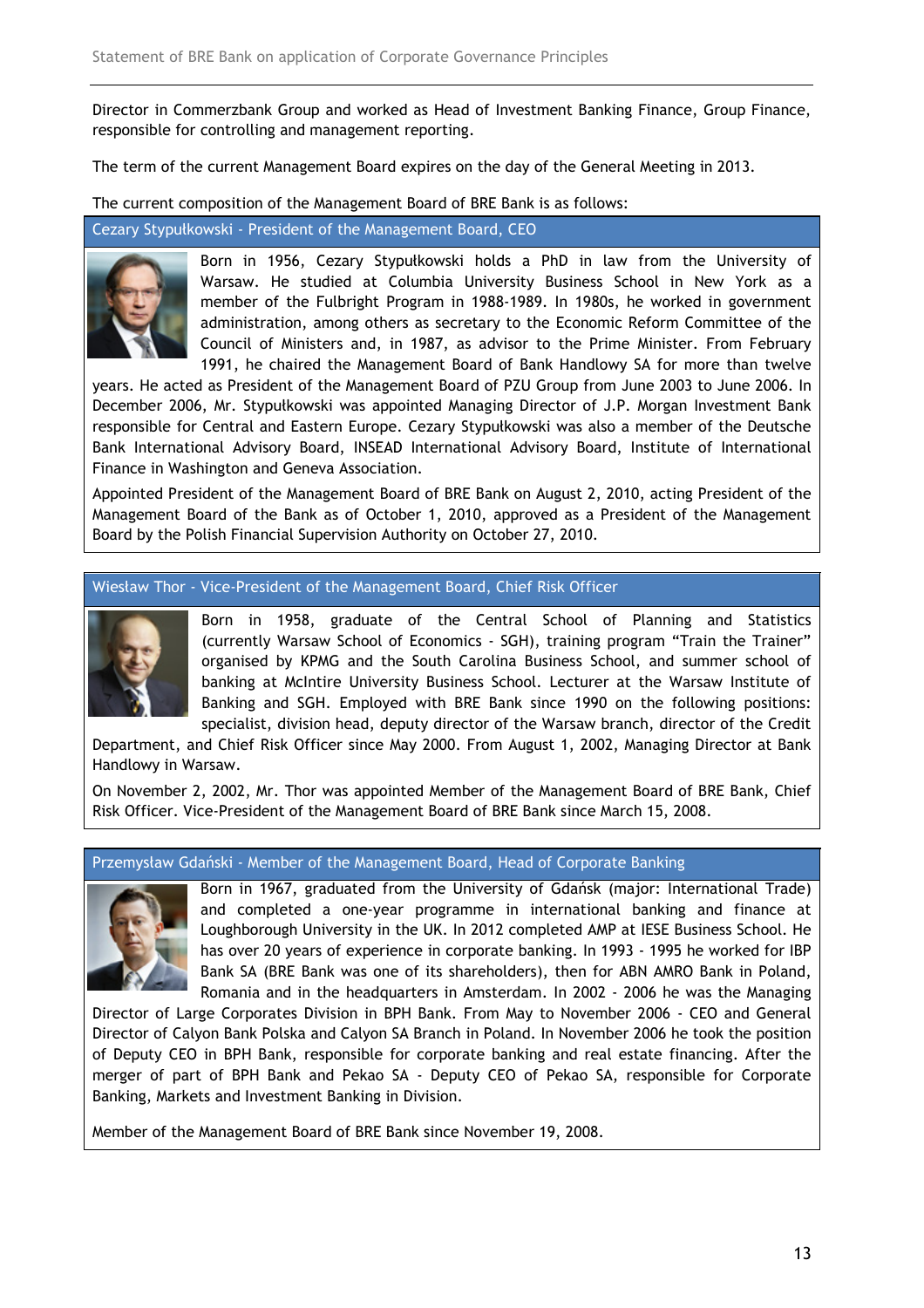# Jörg Hessenmüller - Member of the Management Board, Chief Financial Officer



Born in 1970. Jörg Hessenmüller graduated from the Hochschule für Bankwirtschaft in Frankfurt am Main in 1997 and was awarded a master's degree in management (Diplom –Betriebswirt (FH)). Betriebswirt From 1989 to 2009 he worked for Dresdner Bank, in particular as Head of Financial Control responsible for London, New York, Moscow, San Paulo and Asia. In 2009 Mr. Hessenmüller was appointed Managing Director in Commerzbank Group and worked as Head of Investment Banking Finance, Group Finance, responsible

for controlling and management reporting on: Corporates & Financial Markets, Portfolio Restructuring Unit, Group Treasury, Public Finance. Asia. In 2009 Mr. Hessenmüller was appointed Manuson Croup and worked as Head of Investment Banking Finder Controlling and management reporting on: Corporates & Financial, Group Treasury, Public Finance.<br>
ember of the Mana

Member of the Management Board of BRE Bank since April 16, 2012.

#### Hans-Dieter Kemler, Member of the Management Board, Head of Investment Banking



Born in 1968, graduated from the Westphalian Wilhelm University of Münster in 1996. In 1991–1992, worked in Bond Trading Department at Dresdner Bank. Bank. In 1996-1998, employed with Sal. Oppenheim jr & Cie. KGaA, Financial Markets Department, Frankfurt. In 1998- -2005, Head of the Corporate RiskAdvisory in the Head Office of Commerzbank. Since 2005, member of the senior management of Commerzbank Commerzbank. Since 2005, member of the senior management of Commerzbank<br>responsible for international public finance. He also acted as a managing director at Erste Europäische Pfandbrief-Kommunalkreditbank AG in Luxemburg. 2005, Head of the Corporate RiskAdvisory in the Head Office of<br>ce 2005, member of the senior management of Commerzbank<br>rrnational public finance. He also acted as a managing director at<br>unalkreditbank AG in Luxemburg.<br>of B

Erste Europäische Pfandbrief-Kommunalkreditbank AG in Luxemburg<br>Member of the Management Board of BRE Bank since July 10, 2009.

#### Cezary Kocik - Member of the Management Board, Head of Retail Banking



Born in 1971, Mr. Kocik graduated from the University of Łódź. Holder of a degree in Finance and Banking and a securities broker license. In 1999, employed with Pekao in particular as branch manager in Łódź. In 1994 1994–1996, securities broker at Dom Maklerski Banku PBG. In 1996, employed with Bank PBG in the area of investment banking, debt collection and restructuring. Mr. Kocik has been working in BRE Bank since 2004, first as director of the Credit Risk Management Department and director of Maklerski Banku PBG. In 1996, employed with Bank PBG in the area of investment<br>banking, debt collection and restructuring. Mr. Kocik has been working in BRE Bank<br>since 2004, first as director of the Credit Risk Management

the MultiBank Sales and Marketing Department, and since 2008 as Managing Director for Sales and Retail Banking Business Processes. Member of the Management Board of BRE Bank since April 1, 2012.

#### Jarosław Mastalerz - Member of the Management Board, COO



Born in 1972. In 1996, graduated from the Faculty of Economics and Foreign Trade at University of Łódź. In 1996-1998, worked in the Audit Department of PricewaterhouseCoopers. In 1998-2003, Marketing Director and then Financial Director in Zurich Group. After the take-over of the Polish Zurich operations by Generali in 2003, Financial Director (also responsible for bank assurance) at Generali TU and Generali TUnŻ. Since 2006, Mr. Mastalerz has been working for BRE Bank Group. Co Co-Im Lédź. In 1994-1996, securities broker at Dom<br>mployed with Bank PBG in the area of investment<br>tructuring. Mr. Kocik has been working in BRE Bank<br>Credit Risk Management Department and director of<br>and since 2008 as Managin

author of the insurance project BRE Ubezpieczenia. President of the Management Board of BRE Ubezpieczenia and BRE Ubezpieczenia TUiR. author of the insurance project BRE Ubezpieczenia. President of the Management Board of<br>Ubezpieczenia and BRE Ubezpieczenia TUiR.<br>Member of the Management Board of BRE Bank since August 1, 2007. Head of Retail Banking by M

Member of the Management Board of BRE Bank since August 1, 2007. Head of Retail Banking by March

#### IX.2. Authority and principles of operation of the Management Board

The Members of the Management Board are jointly liable for the overall operation of the Bank. They work collegially and inform each other about the most important matters concerning the Bank for 30, 2012. On April 1, 2012, appointed as Member of the Management Board for Operations and IT.<br>IX.2. Authority and principles of operation of the Management Board<br>The Members of the Management Board are jointly liable for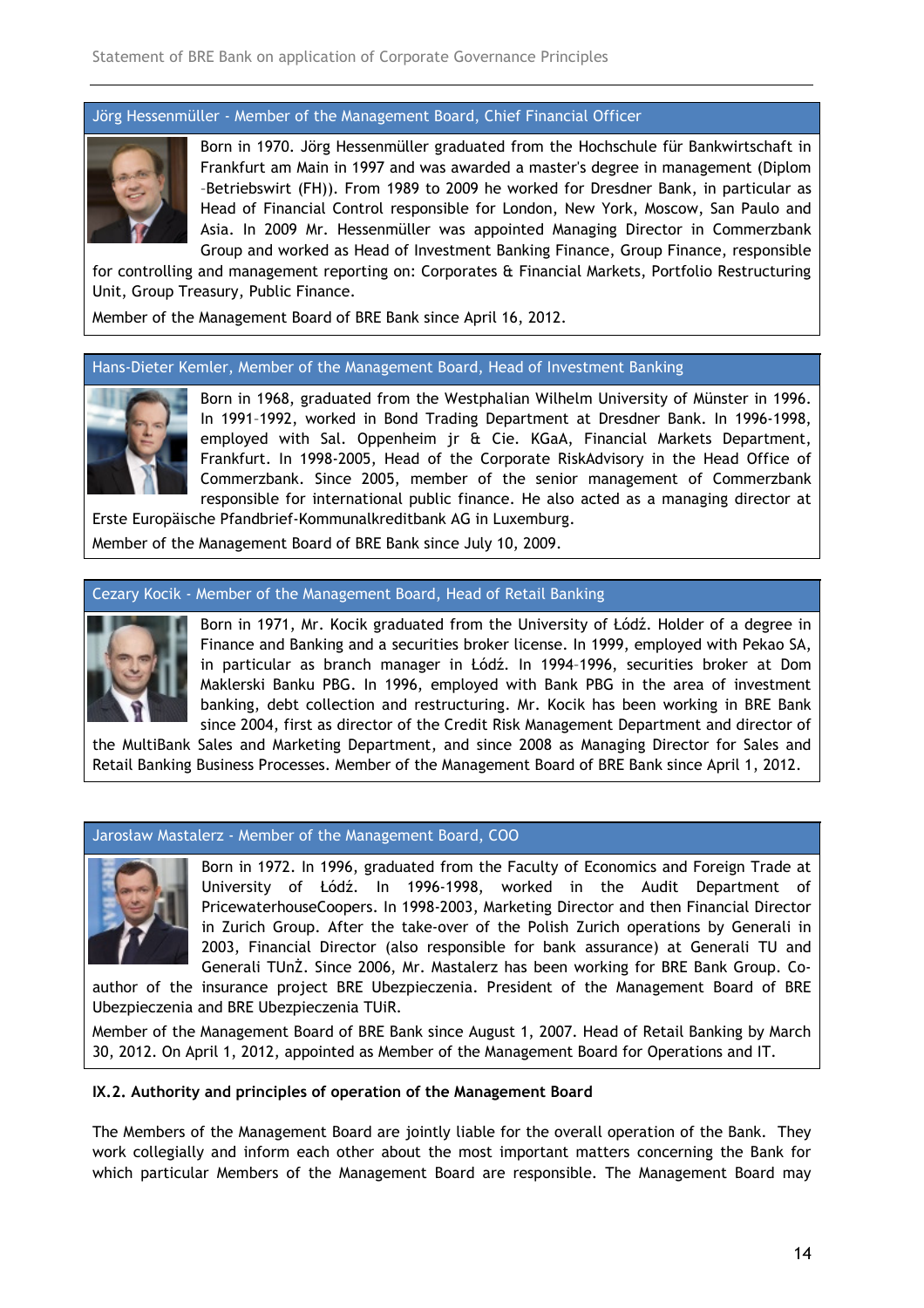appoint standing committees or teams to perform specific functions or to co-ordinate the work of organisational units of the Bank or to perform specific tasks.

The following committees led by Members of the Management Board operate at BRE Bank:

- **Resource Management Committee (chairperson: Cezary Stypułkowski)**
- **Capital Management Committee (chairperson: Jörg Hessenmüller)**
- Assets and Liabilities Management Committee (ALCO) of BRE Bank Group (chairperson: Hans-Dieter Kemler)
- **Risk Committee of BRE Bank (chairperson: Wiesław Thor)**
- Credit Committee of the Management Board of BRE Bank (chairperson: Wiesław Thor)
- **E** Credit Policy Committee of Retail Banking (chairperson: Wiesław Thor)
- **Committee on Data Quality Management for the purposes of the Bank's regulatory requirements** calculation /AIRB/ (chairperson: Wiesław Thor)
- **IF Architecture Committee (chairperson: Jarosław Mastalerz)**
- **IF Projects Committee of BRE Bank (chairperson: Jarosław Mastalerz).**

The Management Board manages the Bank's business, represents the Bank and defines the guidelines for the Bank's operation, especially for the areas subject to risks, including the credit policy, the investment policy, the Bank's assets and liabilities management policy, and the guarantee policy. The Management Board presents to the Supervisory Board comprehensive information on all significant aspects of the Bank's operations and risks related to its operations as well as risk management methods, on a regular basis.

The Management Board operates pursuant to its Rules approved by the Supervisory Board (available on the Bank's website). The Rules determine among others the issues which require consideration of the Management Board as a collegial body and adoption of a resolution of the Management Board.

All resolutions are adopted by a majority of votes of the Management Board Members present at the meeting, and in the case of an equal number of opposing votes, the President of the Management Board has the casting vote. The Members of the Management Board strive to adopt resolutions by consensus.

Pursuant to best practice principle, the Rules of the Management Board stipulate that a Member of the Management Board should abstain from participating in decision-making on such matters where a conflict of interest arises or may potentially arise between the Bank and the Member of the Management Board, his or her spouse or relatives.

The Remuneration Committee of the Supervisory Board determines the rules and levels of remuneration of Members of the Management Board.

The rules of the incentive programme for the Management Board and rules on awarding bonuses to Members of the Management Board have been adopted by resolutions of the Supervisory Board.

Total remuneration of Management Board Members includes a fixed and a variable part. The fixed part includes basic remuneration of which amount is set for each Member of the Management Board. The second component is the annual cash bonus for the previous financial year. The final third component is the bonus in shares of BRE Bank and cash equivalent of Commerzbank shares which serves as a long-term incentive.

Both the annual cash bonus and the value of shares and cash equivalent of shares granted to each Member of the Management Board are determined by the following three factors: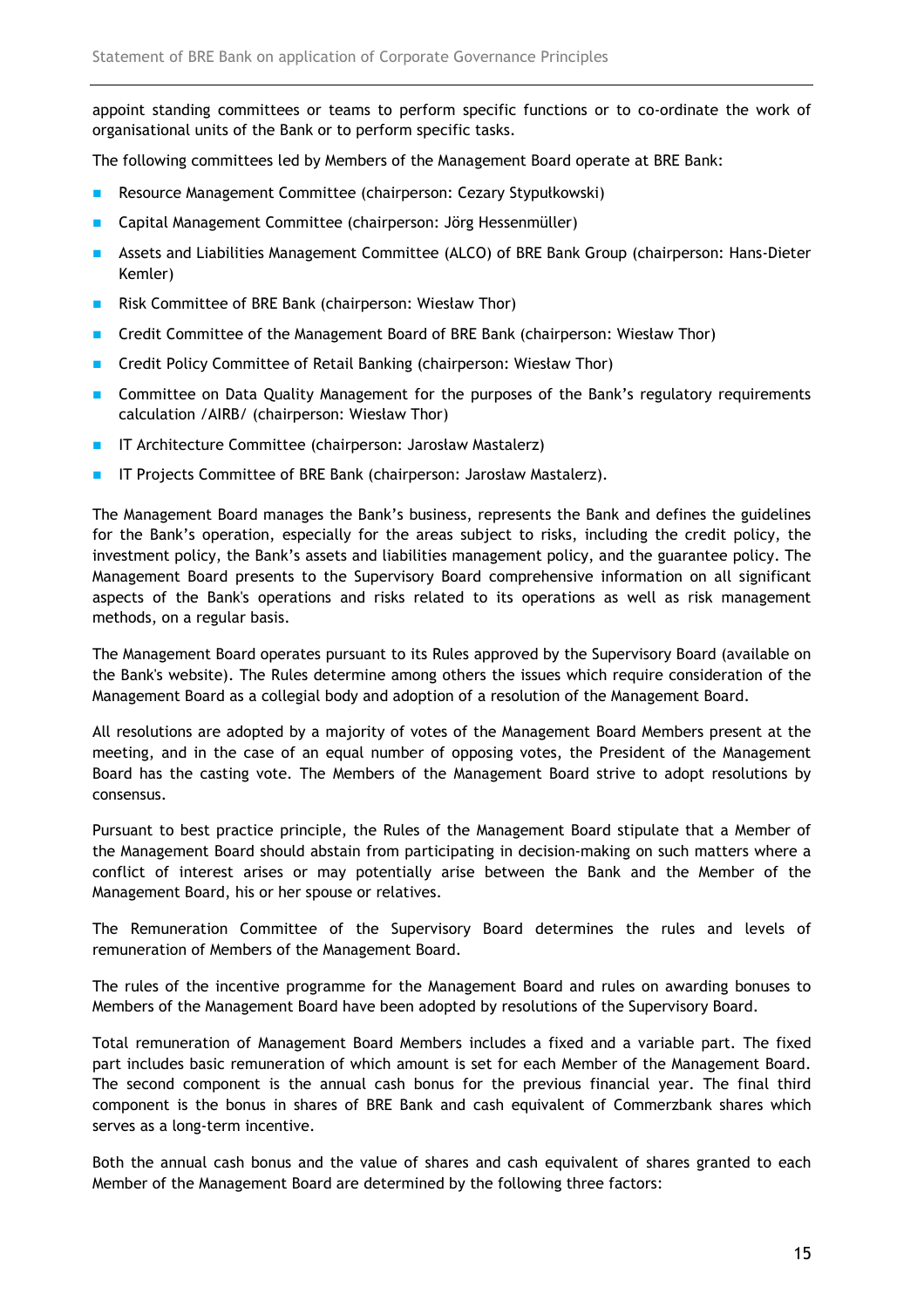- net return on equity (ROE) of BRE Bank Group or of the supervised area,
- total budget performance or budget performance in the supervised area,
- individual assessment of the Management Board Member made by the Supervisory Board.

Total remuneration of the Management Board for the last two years is presented below:

| Year<br>(in PLN thousand)                                                                  | <b>Basic</b><br>remuneration | Other profits                    | <b>Bonus</b><br>(in 2011 for<br>2010, in 2012 for<br>2011) | Cash settlement of<br>the incentive<br>programme based<br>on Commerzbank<br>shares | <b>Additional bonus</b><br>for 2008 |
|--------------------------------------------------------------------------------------------|------------------------------|----------------------------------|------------------------------------------------------------|------------------------------------------------------------------------------------|-------------------------------------|
|                                                                                            |                              |                                  |                                                            |                                                                                    |                                     |
|                                                                                            |                              | <b>Remuneration paid in 2012</b> |                                                            |                                                                                    |                                     |
| Members of the<br>Management Board who<br>performed their function on<br>December 31, 2012 | 9,393.7                      | 1,359.1                          | 6,597.2                                                    | 343.7                                                                              | 1,900.0                             |
| Former Members of the<br>Management Board                                                  | 1,029.8                      | 50.8                             | 2,205.0                                                    | 680.9                                                                              | 636.9                               |
| <b>Total</b>                                                                               | 10,423.5                     | 1,409.9                          | 8,802.2                                                    | 1,024.6                                                                            | 2,536.9                             |
|                                                                                            |                              |                                  |                                                            |                                                                                    |                                     |
| <b>Remuneration paid in 2011</b>                                                           |                              |                                  |                                                            |                                                                                    |                                     |
| Members of the<br>Management Board who<br>performed their function on<br>31 December 2011  | 9,886.7                      | 1,198.0                          | 6,977.8                                                    | 934.0                                                                              |                                     |
| Former Members of the<br>Management Board                                                  |                              | 0.1                              | 1,098.1                                                    | 462.7                                                                              |                                     |
| <b>Total</b>                                                                               | 9,886.7                      | 1,198.1                          | 8,075.9                                                    | 1,396.7                                                                            |                                     |

Information on the remuneration received by particular Management Board Members is presented in note 44 of BRE Bank SA Group IFRS Consolidated Financial Statements 2012 in accordance with the International Financial Reporting Standards, while the description of the share-based incentive programme for the Management Board is presented in note 43 of the BRE Bank SA Group IFRS Consolidated Financial Statements 2012.

### IX.3. Composition of the Supervisory Board - changes in 2012

The Supervisory Board acts on the basis of adopted Rules and performs the functions provided for in the By-laws of BRE Bank, the Code of Commercial Partnerships and Companies, and the Banking Law Act. The By-laws of BRE Bank provide that the Supervisory Board consists of no less than five Members elected by the General Meeting for a joint term of three years. The number of the Supervisory Board Members is defined by the General Meeting. A Member of the Supervisory Board whose mandate expired in the course of the joint term of the Supervisory Board may be replaced with another person, elected by the Supervisory Board.

At least half of all Supervisory Board Members, including the Chairman, must hold Polish citizenship. Pursuant to the statutory requirement, at least two Supervisory Board Members are independent, unless the General Meeting decides otherwise. The independence criteria of the Supervisory Board Members are stipulated in the Rules of the Supervisory Board.

In 2012, the composition of the Supervisory Board changed twice.

On February 13, 2012, Eric Strutz, Member of the Supervisory Board, handed in his resignation, effective as of March 30, 2012. The 25th Ordinary General Meeting of BRE Bank appointed Stephan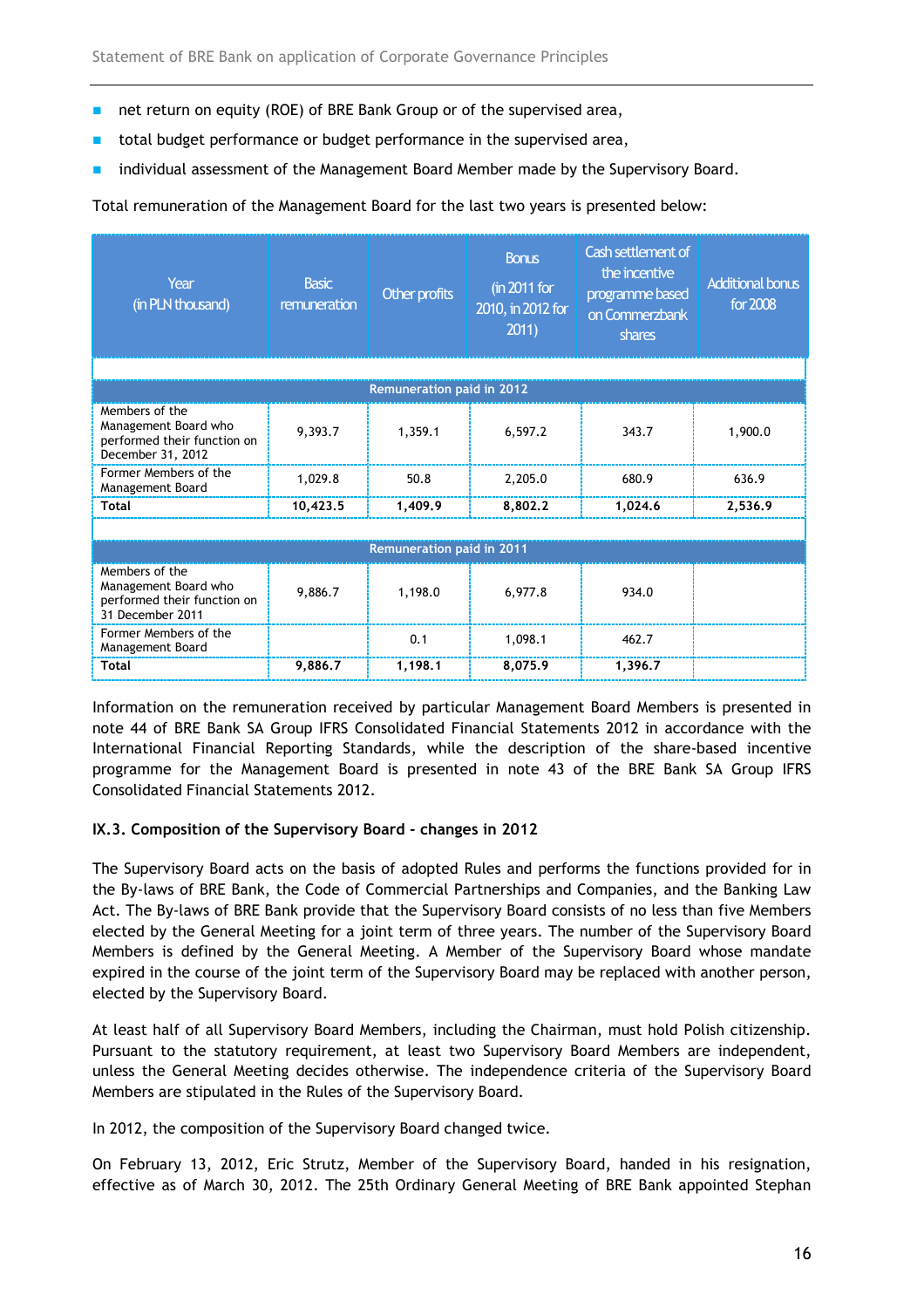Engels as Member of the Supervisory Board as of April 1, 2012. Since April 2012, Stephan Engels has been acting as Member of the Management Board, Chief Financial Officer of Commerzbank AG.

Furthermore, on July 9, 2012, BRE Bank received the resignation of Sascha Klaus from his position as Member of the Supervisory Board with effect on July 25, 2012. At the meeting held on July 25, 2012, the Supervisory Board appointed Dirk Wilhelm Schuh as Member of the Supervisory Board; since 2008 Mr. Schuh has been employed with Commerzbank Group as head of credit and operational risk. Composition of the Supervisory Board is presented below:

# Maciej Leśny - Chairman of the Bank's Supervisory Board

Ulrich Sieber - Deputy Chairman of the Supervisory Board

Born in 1946. In 1969, graduated from the Faculty of Economy of the Warsaw University. During his professional career, Mr. Leśny worked for 6 years in the shipbuilding industry in Gdańsk and 8 years for Zakłady Elektronicznej Techniki Obliczeniowej. For more than 22 years he had worked in the central state administration, including 8 years in the position of Undersecretary of State: in the Ministry of Foreign Economic Cooperation; the Ministry of Economy; the Ministry of Economy, Labour and Social Policy; and finally in the Ministry of Infrastructure. Completed post-graduate studies and training at US universities: the Michigan University (Business School of Administration) and De Paul University (Chicago). In 1992-1993, as a scholarship holder of the US government, Mr. Leśny studied at the American University in Washington, DC. During his scholarship he served a four-month internship at the World Bank and completed a privatization training course in the International Monetary Fund. From March 1994 to 1998, Chairman of the Supervisory Board of BRE Bank. By December 2001, Member of the Supervisory Board. In 2004, Mr. Leśny was re-elected Chairman of the Supervisory Board.

Born in 1965, Mr. Sieber graduated the Banking Academy (Bankakademie) in Frankfurt. From 1983 to 1991 he was employed with Bayerische Vereinsbank AG as banking trainee, credit officer and HR specialist. Afterwards Mr. Sieber worked for Credit Suisse Deutschland AG in Frankfurt, at first as credit officer, then as Head of HR Development. In the years between 1996 and 2001 he was employed with JP Morgan GmbH Deutschland in Frankfurt, at first as Chief Administration Officer and later as Chief Operating Officer in Investment Banking. In 2001-2005 Mr. Sieber worked for Dresdner Bank AG in several positions, e.g. Chief Operating Officer, Corporates & Markets Germany DrKW and Global Head of Corporate Banking. At the beginning of 2006 he took the position of Commerzbank's Global Head of HR. Since June 2009 Mr. Sieber is a Member of the Board of Managing Directors of Commerzbank and responsible for the Business Segment Non-Core Assets, Group Human Resources and Group Management Commerzbank Excellence.

# Stephan Engels – Member of the Supervisory Board

Born in 1962. Graduate of the University of St. Gallen, Switzerland. Between 1988-1993 employed at Daimler-Benz AG´s internal audit department. Afterwards he was with debis AG and CFO at debis AirFinance B.V. From 2000 worked at DaimlerChrysler Bank AG. In 2003 was appointed chief financial officer. From 2003 worked at DaimlerChrysler Services AG, lastly as Member of the Board for Finance, Controlling, Risk Management & Strategy. Between 2007-2012, a Member of the Executive Committee of Mercedes-Benz Car Group responsible for finance and controlling as well as head of corporate controlling in Daimler AG. Since April, 2012, Chief Financial Officer, Member of the Management Board of Commerzbank.

# Andre Carls – Member of the Supervisory Board

Born in 1963. Graduate of the University of Cologne, PhD in economics. Employee of Commerzbank since 1990. From 1990-2000 held various positions in the Investment Banking division in Frankfurt and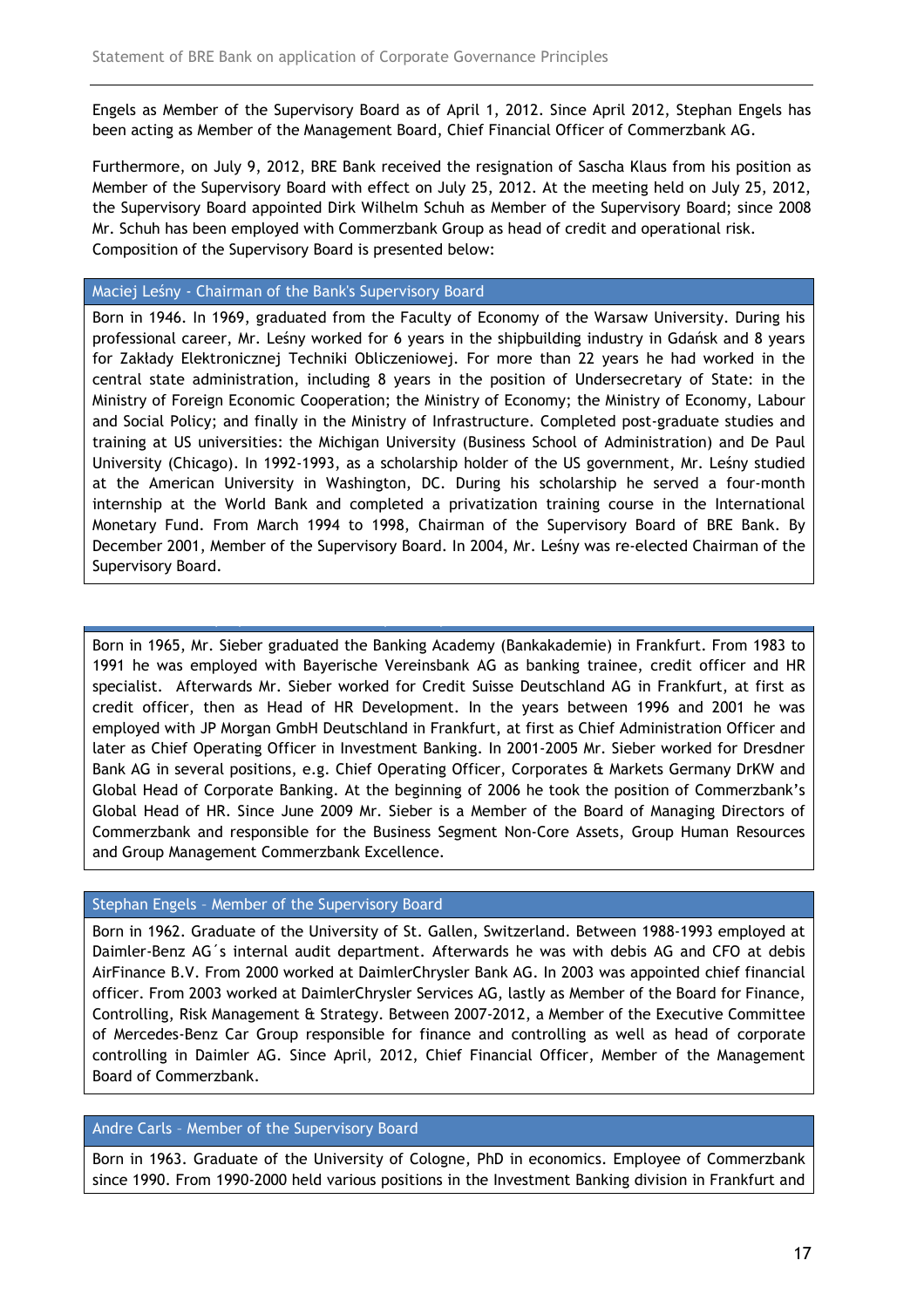London. From 2000 to 2008, acted as Member of the Management Board of comdirect bank AG, from November 2004 to March 2008 - as CEO. From March to September 2008, Chief Financial Officer and Vice-President of the Management Board of BRE Bank. Since March 2008, CEO of Commerzbank Auslandsbanken Holding AG, Frankfurt, and CEO of Central & Eastern Europe-Holding of Commerzbank AG.

# Thorsten Kanzler - Member of the Supervisory Board

Born in 1964. Studied mechanical engineering and economics at the University of Technology in Darmstadt (Germany), where he obtained the Diplom-Wirtschaftsingenieur (M.Sc. Eng.). From 1991 to 2004, employed at Deutsche Bank AG on various positions in the treasury and risk management area in Frankfurt, New York, Sydney and London. Between 2004 and 2007, Group Treasurer and Divisional Board Member of Corporate & Investment Banking in WestLB AG in Düsseldorf. Since May 2007, Head of Group Treasury & Capital Management at Dresdner Bank AG in Frankfurt am Main. Since the beginning of 2009, Divisional Board Member for Group Treasury at Commerzbank AG. Mr. Kanzler is responsible for assets and liabilities management, risk management of the banking books, capital management and funding.

# Teresa Mokrysz – Member of the Supervisory Board

Born in 1952. Graduated from the University of Economics in Katowice in 1978. Co-owner of MOKATE. In 1992-1994, launched cappuccino coffee as a new product on the Polish market and acquired a 70% market share and a leading position in this product category. In 1994-1995, built a greenfield MOKATE plant in Ustroń, and in 2001 another one in Żory. The investments allowed Ms. Mokrysz to introduce her company on the market for half-finished products. At present, leading a group of nine MOKATE companies, five of which are based abroad.

Winner of the "Leader of the Decade" title given by Gazeta Wyborcza daily, and the "Success of the Decade" title given by the Businessman Magazine. In 2000, the International Foundation for Women's Entrepreneurial Spirit from Los Angeles awarded Ms. Mokrysz the title of "the most entrepreneurial woman of the world". Founder of scholarships for talented and impoverished youth, provides financial support to health care institutions, nursing homes, orphanages and schools.

# Waldemar Stawski - Member of the Supervisory Board

Born in 1958. Graduate of the Gdańsk Technical University and post-graduate studies in financial analysis, accounting and finance. In 1983-1991, member of the teaching staff of the Maritime University of Gdynia. From 1991, employee of Pomorski Bank Kredytowy, from 1993 - Director of the Branch in Gdynia. In 1995-2000, Director of the Regional Branch of PKO BP in Gdańsk. In 2000, Mr. Stawski was appointed Vice-President of the Management Board of PKO BP SA responsible for managing the treasury, corporate clients, capital market and corporate governance areas. From June 2002 to February 2003, Chairman of the Team of Receivers for Wschodni Bank Cukrownictwa SA. Then, Member of the Management Board of CTL Logistics SA and General Director of the Polish Association of Transport and Logistics Employers. At present, associate to Doradztwo Ekonomiczne Dariusz Zarzecki as Director. Holder of the Accounting Certificate issued by the Minister of Finance, authorising him to provide bookkeeping services.

### Dirk Wilhelm Schuh - Member of the Supervisory Board

Born in 1956, graduate of the Frankfurt School of Finance and Management, Bankakademie. Employed with Dresdner Bank AG for 19 years. In 1989–1991, team leader in the credit risk department of the head office of Dresdner Bank; in 1992–1995, branch director in Dortmund. In 1996, responsible for the development of the corporate banking strategy in the head office; in 1997,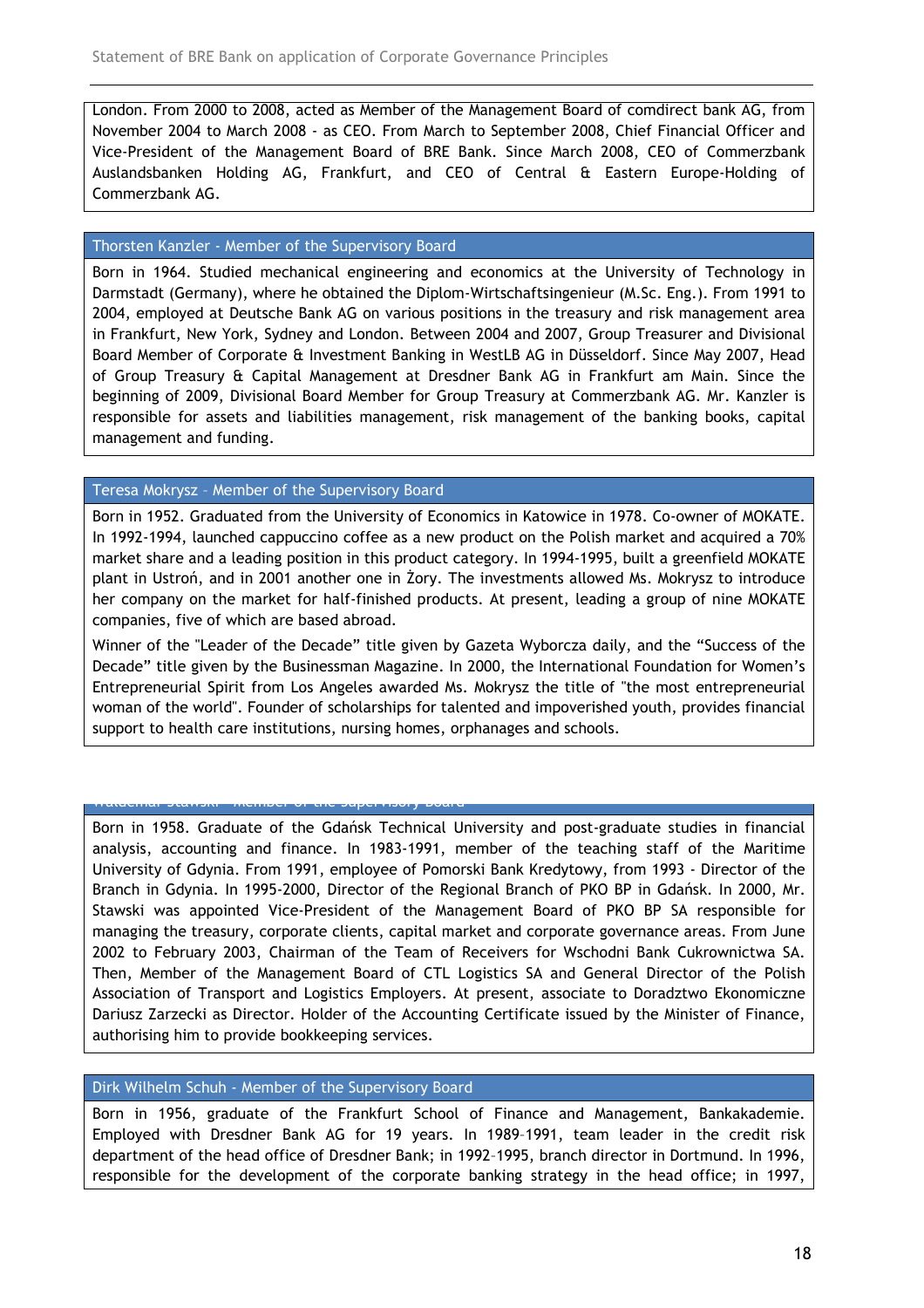responsible for the corporate banking area in Dresdner Bank in Dresden. In 1998, Mr. Schuh was appointed regional manager for the south-east region in Leipzig. Since 2000, spokesperson for the Management Board of Deutsche Hypothekenbank Frankfurt – Hamburg AG. In 2002, appointed deputy chairman of the Management Board of Eurohypo AG. Since 2008, employed with Commerzbank Group as head of operations and credit risk.

# Jan Szomburg – Member of the Supervisory Board

Born in 1951. Graduate of the University of Gdańsk, PhD in economics. Previously worked as an assistant and then as a lecturer at the University of Gdańsk. Founder and the President of the Management Board of the Gdańsk Institute for Market Economics. In 1990s, Chairman of the Supervisory Board of Polski Bank Rozwoju and Bank Gdański, advisor to the ownership transformation minister, member of the Prime Minister's Ownership Transformation Council. Economic advisor to the prime minister, chairman of the Prime Minister's Ownership Transformation Council.

# Marek Wierzbowski - Member of the Supervisory Board

Born in 1946. Full professor of the University of Warsaw, legal counsel, partner to the law office "Prof. Marek Wierzbowski i Partnerzy - Adwokaci i Radcowie Prawni", member of the Public Procurement Council, president of the Court of the Chamber of Brokerage Houses, vice-president of the Stock Exchange Board. For many years he was a partner in international law firms: Weil Gotshal & Manges, and then Linklaters. Mr. Wierzbowski represents entrepreneurs in proceedings before administrative bodies, and before administrative and arbitrage courts. Professor Wierzbowski has been leading legal teams servicing numerous transactions, in particular the sale of shares of privatized large enterprises. Creator of brokerage houses, representative of the Securities and Exchanges Commission and the Commission for Banking Supervision in proceedings before the Supreme Administrative Court. Acted as advisor to the Ownership Transformation Minister, Treasury Minister, and President of the Power Industry Regulatory Office, and as vice-president of the Arbitrage Court at the Polish Chamber of Commerce in Warsaw.

The composition of the Supervisory Board reflects the care exercised to achieve the greatest possible diversification of members both in terms of their professional experience as well as their knowledge and skills. The Supervisory Board is composed of representatives of BRE Bank's main shareholder, specialists of science and business, and persons having vast legal knowledge and banking expertise.

Independent Members of the Supervisory Board of BRE Bank SA are: Maciej Leśny, Teresa Mokrysz, Waldemar Stawski and Marek Wierzbowski. Jan Szomburg does not meet the independence criterion, as he has been acting as Supervisory Board Member for more than 12 years. Dependent Members, having relations with the dominant shareholder of BRE Bank, are: Andre Carls, Stephan Engels, Thorsten Kanzler, Dirk Wilhelm Schuh and Ulrich Sieber.

The term of the Supervisory Board expires on the day of the General Meeting in 2014.

### IX.4. Authority and principles of operation of the Supervisory Board

The powers of the Supervisory Board involve in particular:

- **P** providing the Management Board with advice and exercising supervision over the Management Board in developing guidelines for the Bank's operation which is risk bearing, including its credit, investment, guarantee policies, as well as compliance policy, and approving proposals of the Management Board concerning the Bank's basic organisational structure,
- exercising supervision over compliance of the Bank's regulations with regard to risk taking with the strategy and the financial plan of the Bank,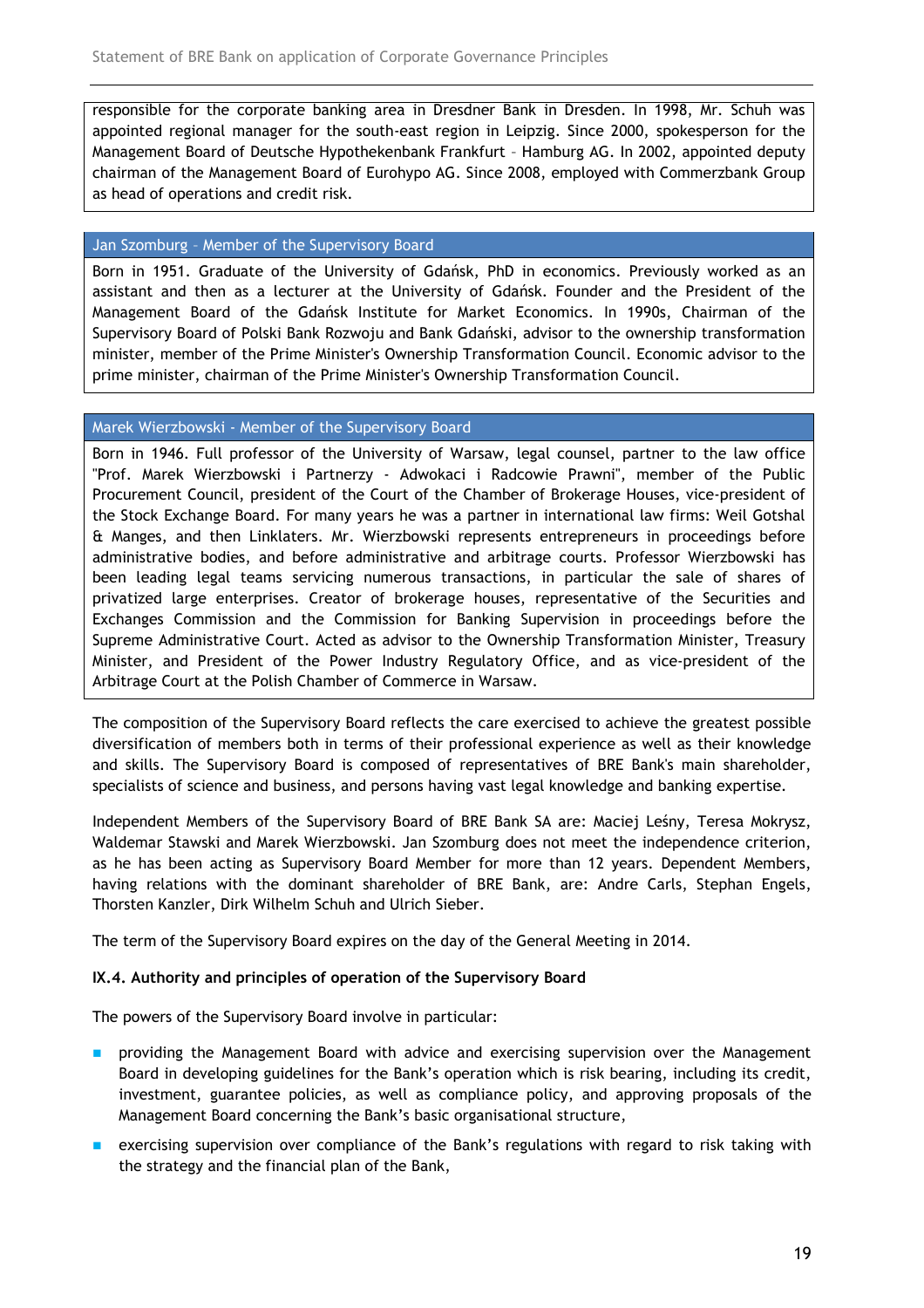- **a** approving the rules of information policy adopted by the Management Board, regarding risk management and capital adequacy,
- **a** approving strategies and procedures developed by the Management Board regarding the internal control system, the risk management system, the internal capital assessment process, capital management and capital planning,
- **a** assessing the adequacy and effectiveness of the risk management system,
- **EXECUTER 12 FINDS** examining all regular reports and exhaustive information received from the Management Board on all important aspects relating to the Bank's operation, the risk related to its operation, and the manner and effectiveness of risk management,
- **n** drawing up a concise assessment of the Bank's situation in order to submit it to the Ordinary General Meeting and append it to the annual report of the Bank for the previous financial year,
- **a** approving the Bank's annual financial plans, multi-year development plans, as well as a strategy of the Bank's operation and the rules of prudent and stable management of the Bank,
- **EXECT** reviewing any motions and matters subject to resolutions of the General Meeting, including draft resolutions of the General Meeting; drawing up justifications for draft resolutions to be submitted for approval to the General Meeting,
- **EXECUTE:** issuing or approving the rules provided for in the Bank's By-laws,
- **a** appointing and dismissing the President, the Vice-Presidents and other Members of the Management Board in accordance with the Banking Law, taking into consideration relevant qualifications for performing the functions assigned to them,
- **defining terms and conditions of contracts and setting remuneration for the Management Board,**
- **a** authorising the Chairman of the Supervisory Board to represent the Bank in agreements with Members of the Management Board, and also when signing management contracts with Members of the Management Board,
- **a** approving the conclusion of or amendments to any significant agreement or arrangement with Members of the Management Board or the Supervisory Board,
- **a** approving the conclusion of, amendments to or termination of any significant affiliation agreements or co-operation agreements,
- **a** analysing the reports from the director of the Internal Audit Department, received at least once a year.

Meetings of the Supervisory Board are convened by the Chairman of the Supervisory Board on his or her own initiative, or on request of the Management Board, or on request of a Supervisory Board Member, no less frequently than three times a year. All the Management Board Members participate in meetings of the Supervisory Board except for those agenda items which directly concern the Management Board or its Members.

Resolutions of the Supervisory Board are adopted by a simple majority of votes cast. In the case of an equal number of opposing votes, the Chairman of the Supervisory Board has the casting vote.

No resolution should be passed without the consent of the majority of independent Members of the Supervisory Board on the following matters:

- any benefits provided by the Bank or any entities associated with the Bank to the benefit of Members of the Management Board,
- **n** consent for the Bank to enter in a significant agreement with an entity associated with the Bank, a Member of the Supervisory Board or the Management Board, and entities associated with them.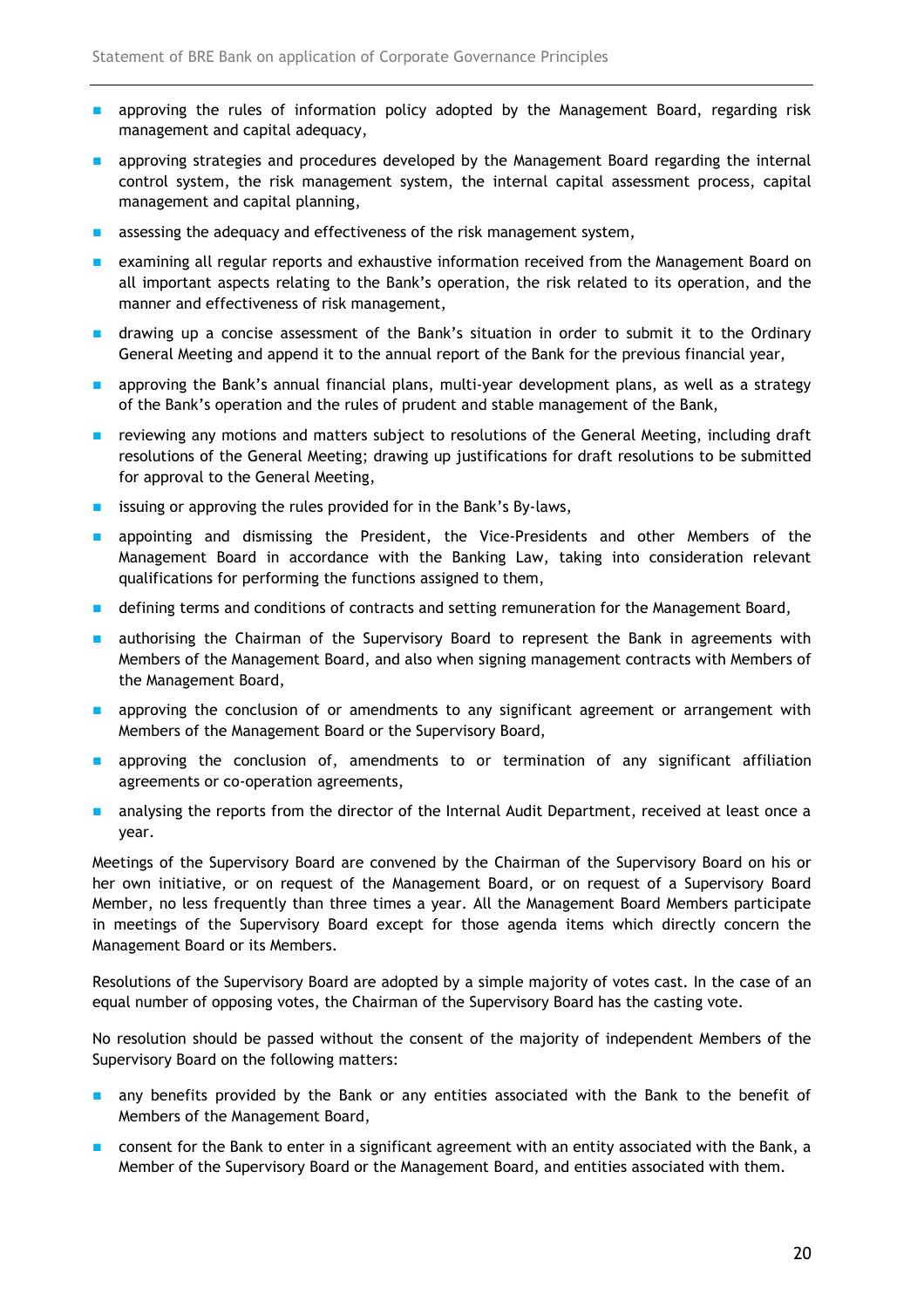The Supervisory Board has 4 Committees: the Executive Committee, the Risk Committee, the Audit Committee, and the Remuneration Committee. The latter was established in H1 2012 in accordance with the amendments made to the By-laws of BRE Bank on March 30, 2012 by the 25th Ordinary General Meeting.

| Executive<br>Committee | <b>Risk Committee</b> | <b>Audit Committee</b> | Remuneration<br>Committee |  |
|------------------------|-----------------------|------------------------|---------------------------|--|
| Maciej Leśny           | Dirk Wilhelm Schuh    | Stephan Engels         | Ulrich Sieber             |  |
| Andre Carls            | Thorsten Kanzler      | Andre Carls            | Andre Carls               |  |
| Jan Szomburg           | Maciej Leśny          | Maciej Leśny           | Maciej Leśny              |  |
| Ulrich Sieber          | Waldemar Stawski      | Teresa Mokrysz         | Marek Wierzbowski         |  |
|                        |                       |                        |                           |  |

The tasks of the Executive Committee involve, in particular, exercising regular supervision of the Bank's operation in the periods between meetings of the Supervisory Board. The Executive Committee authorises the Management Board to acquire, encumber or dispose of real estate, perpetual leasehold, or interests in real estate, shares or equity interests in companies, and other fixed assets if the value of the transaction exceeds 1% of the Bank's own funds. Such authorisation is not required if the aforesaid acquisition took place as part of enforcement or bankruptcy proceedings, including the bankruptcy proceeding with the possibility to make an arrangement or other settlement with the Bank's debtor or in the case of the sale of assets so acquired.

The Audit Committee issues opinions about the selection of the Bank's statutory auditor by the General Meeting, recommends whether the Supervisory Board should approve or reject financial statements, exercises regular supervision over the internal control system at the Bank, and approves changes proposed by the Management Board of the Bank as regards the head of the Internal Audit Department.

The Audit Committee must be composed of at least one independent Supervisory Board Member with qualifications and experience in accounting and finance.

The Risk Committee has among others the following tasks: exercising permanent supervision over credit risk, market risk, operational risk and liquidity risk. Moreover, the Risk Committee issues recommendations for approval or rejection of exposures posing single entity risk, in accordance with the parameters defined by the Supervisory Board at the time. Moreover, the Risk Committee issues recommendations for approval or rejection of the transactions, provided for in the Banking Law, between the Bank and Members of the Bank's authorities, and recommendations for approval or rejection of the Bank's information policy regarding risk management.

The tasks of the Remuneration Committee include: reviewing the remuneration principles and amounts of remuneration paid to Members of the Management Board, setting the remuneration levels, presenting opinions concerning approval for Members of the Management Board of BRE Bank SA to engage in competitive activity, issuing recommendations to the Supervisory Board regarding the general guidelines for the Management Board on the level and structure of remuneration for the Bank's senior management and the policy of variable components of remuneration paid to persons holding managerial positions at the Bank. Moreover, the Committee monitors the level and structure of the remuneration paid to senior managers.

All standing committees of the Supervisory Board make reports pertaining to their performance in the past reporting period available to shareholders. The aforesaid reports are appended to the set of materials for the Ordinary General Meeting.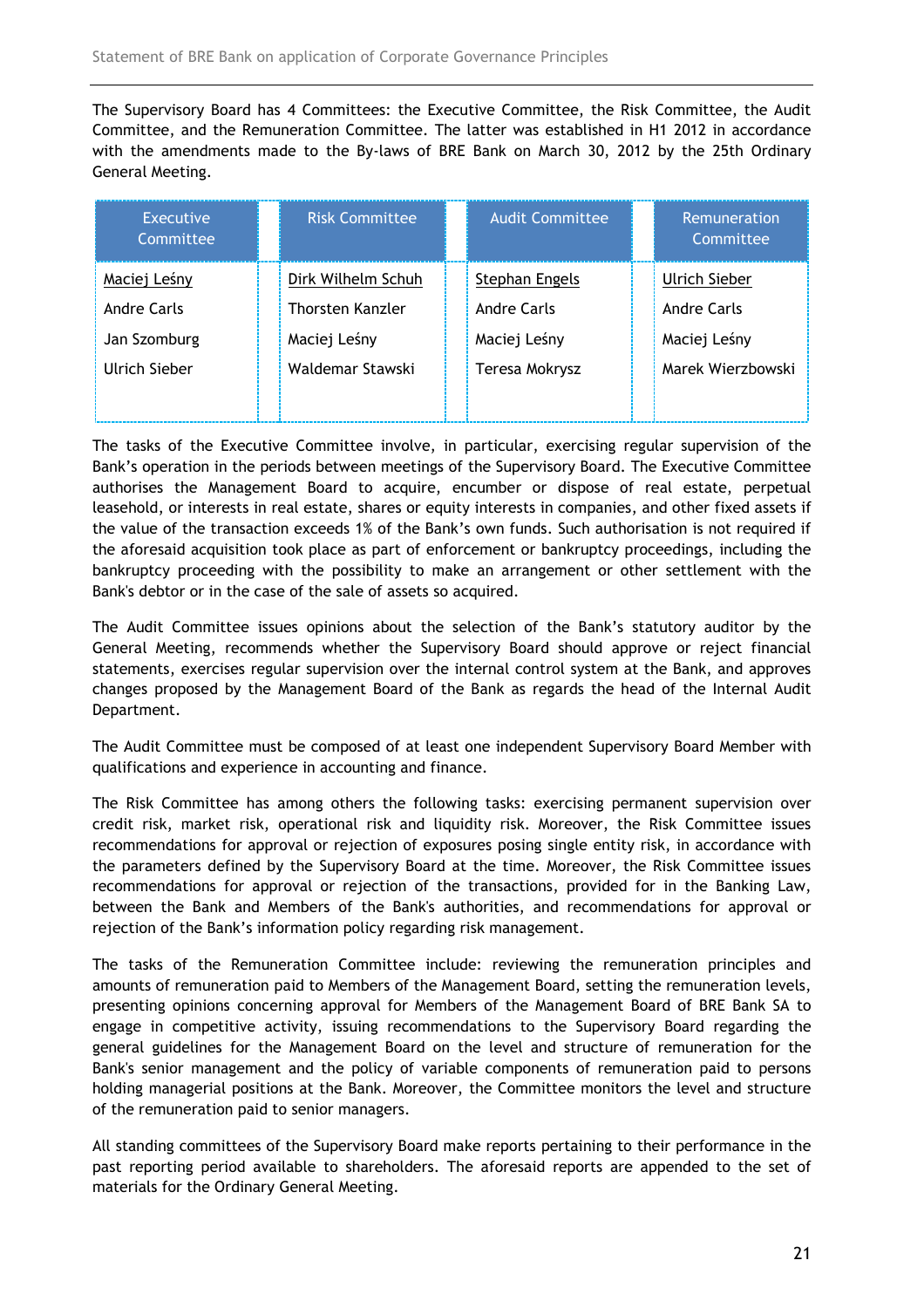The amount of monthly remuneration of the Members of the Supervisory Board was set in Resolution No. 26 adopted by the 25th General Meeting of BRE Bank held on March 30, 2012. The Chairperson of the Supervisory Board earns PLN 17,000 monthly, the Deputy Chairperson - PLN 14,500 monthly, while members of the Supervisory Board earn PLN 12,000 monthly.

Additional monthly remuneration is granted for the participation in standing committees: 50% of monthly basic remuneration for the first committee and 25% for participating in every other committee. Total remuneration for the participation in committees cannot exceed 75% of the basic remuneration.

Total remuneration of the Supervisory Board paid in 2011 and 2012 is presented in the table below.

| Year                         | , 11    | 2042    |
|------------------------------|---------|---------|
| Remuneration in PLN thousand | 2.057.9 | 2.283.7 |

Detailed information about the remuneration amounts paid to individual Members of the Supervisory Board is included in explanatory note 44 of the BRE Bank SA Group IFRS Consolidated Financial Statements 2012.

### IX.5. Operations of the Supervisory Board and its commissions in 2012

In 2012, the Supervisory Board co-operated closely and on a regular basis with the Management Board in order to develop the strategic directions for the future business development of BRE Bank Group. The co-operation resulted in the adoption of the Strategy of BRE Bank Group for 2012-2016 "One Bank for Clients and Employees".

In 2012, the Supervisory Board held 6 meetings and adopted 55 resolutions. The resolutions concerned among others:

- **a** adoption of the financial statements of BRE Bank and BRE Bank Group and other materials for the Ordinary General Meeting,
- $\blacksquare$  adopting the Financial Plan for 2013,
- adoption of the Mid-term Financial Plan for 2013-2016,
- **a** adoption of the Strategy of BRE Bank Group for 2012-2016 "One Bank for Clients and Employees",
- $\blacksquare$  adoption of the rules of prudent and stable management of the Bank,
- adoption of the Capital Management Policy,
- **a** approval of the Corporate Governance Policy at BRE Bank,
- **EXECUTE:** approval of the general organisational structure of BRE Bank,
- **a** adoption of the remuneration system at BRE Bank, including the policy and rules for remunerating risk-takers at BRE Bank,
- **a** adoption of amendments to the Employee Programme Rules and the Incentive Programme for Management Board Members,
- **a** adoption of the rules for planning and evaluating MbO objectives for Management Board Members,
- $\blacksquare$  adoption of amendments to the Rules of the Supervisory Board,
- $\blacksquare$  adoption of the new By-laws of BRE Bank,
- **EXECUTE:** establishment of the Remuneration Committee of the Supervisory Board and approval of its rules,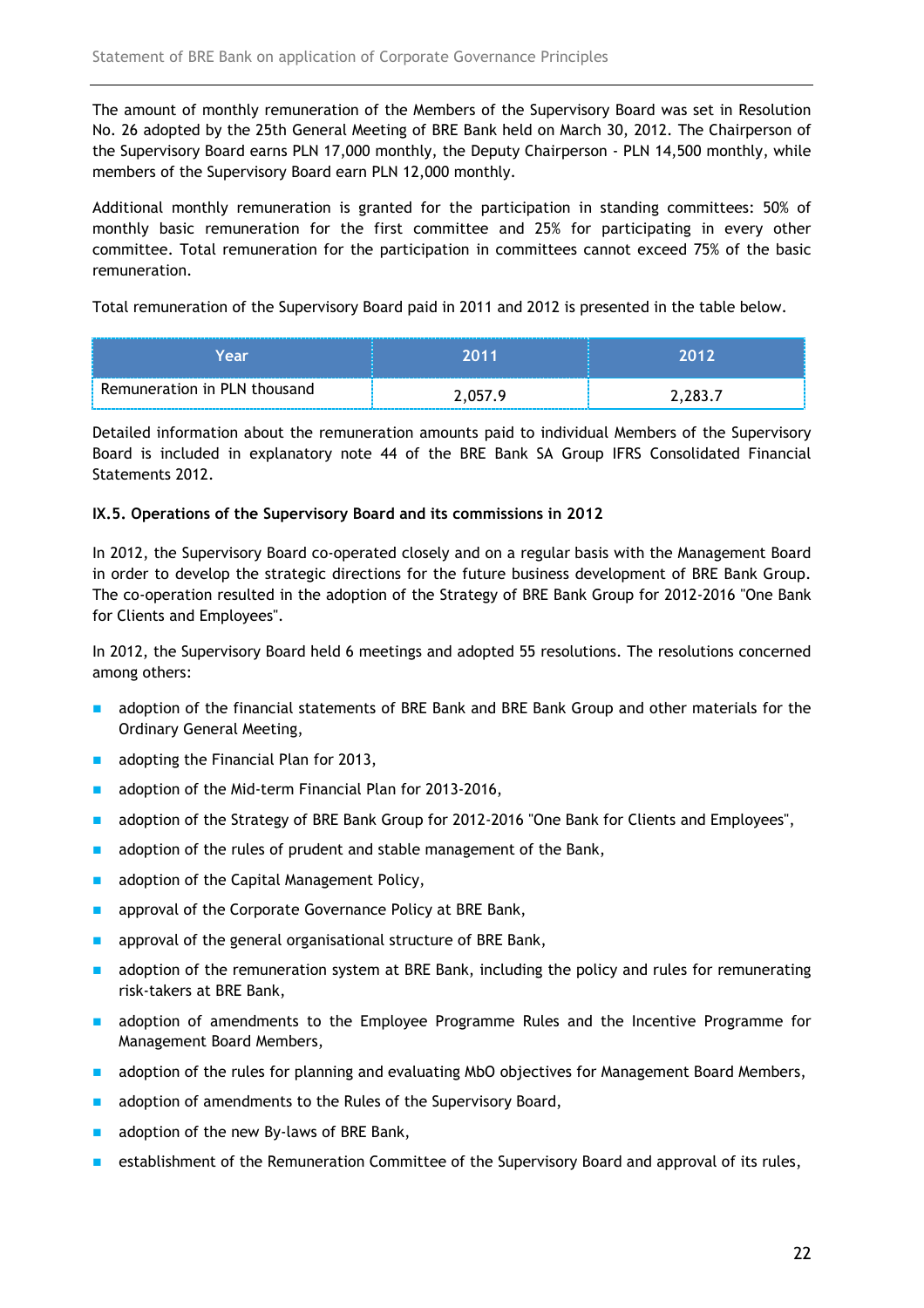- adoption of the Rules of Procedure for the Risk Committee of the Supervisory Board,
- allocation of funds to the BRE Bank Foundation,
- adoption of the Internal Audit Plan for 2012,
- adoption of amendments to the Rules of Internal Control,
- **a** adoption of the assessment of the Internal Control and Risk Management System in 2011,
- adoption of the Risk Management Strategy of BRE Bank Group,
- adoption of the Operational Risk Management Strategy and Policy,
- adoption of the Liquidity Management Strategy,
- **a** adoption of the Internal Capital Adequacy Assessment Process (ICAAP) in BRE Bank Group,

The Supervisory Board passed all the resolutions and decisions unanimously.

Furthermore, current results of BRE Bank Group and its particular business areas were discussed and evaluated with reference to the financial plan in a systematic, regular manner at the meetings of the Supervisory Board.

Attendance of the Supervisory Board Members at the meetings and participation in the Committees in 2012:

|                                        | Attendance* | <b>Executive</b><br>Committee | <b>Risk</b><br>Committee                | <b>Audit</b><br>Committee               | Remuneration<br>Committee |
|----------------------------------------|-------------|-------------------------------|-----------------------------------------|-----------------------------------------|---------------------------|
| <b>Andre Carls</b>                     | 6/6         | X                             |                                         | X                                       | X                         |
| Stephan Engels (from April 1,<br>2012) | 5/5         |                               |                                         | $\mathsf{X}$<br>(from April 1,<br>2012) |                           |
| <b>Thorsten Kanzler</b>                | 5/6         |                               | X                                       |                                         |                           |
| Sascha Klaus (to July 25, 2012)        | 4/4         |                               | $\mathsf{X}$<br>(to July 25,<br>2012)   |                                         |                           |
| Maciej Leśny                           | 6/6         | X                             | X                                       | X                                       | X                         |
| Teresa Mokrysz                         | 6/6         |                               |                                         | X                                       |                           |
| Dirk W. Schuh (from July 26,<br>2012)  | 3/3         |                               | $\mathsf{X}$<br>(from July 26,<br>2012) |                                         |                           |
| <b>Ulrich Sieber</b>                   | 4/6         | $\mathsf{X}$                  |                                         |                                         | $\mathsf{X}$              |
| Waldemar Stawski                       | 6/6         |                               | X                                       |                                         |                           |
| Eric Strutz (to March 30, 2012)        | 1/3         |                               |                                         | $\mathsf{X}$<br>(to March 30,<br>2012)  |                           |
| Jan Szomburg                           | 6/6         | $\mathsf{X}$                  |                                         |                                         |                           |
| Marek Wierzbowski                      | 4/6         |                               |                                         |                                         | X                         |

\* Attendance at meetings / number of meetings during the mandate.

In performing its function of ongoing supervision of the Bank's operation in the periods between meetings of the Supervisory Board, the Executive Committee co-operated closely with the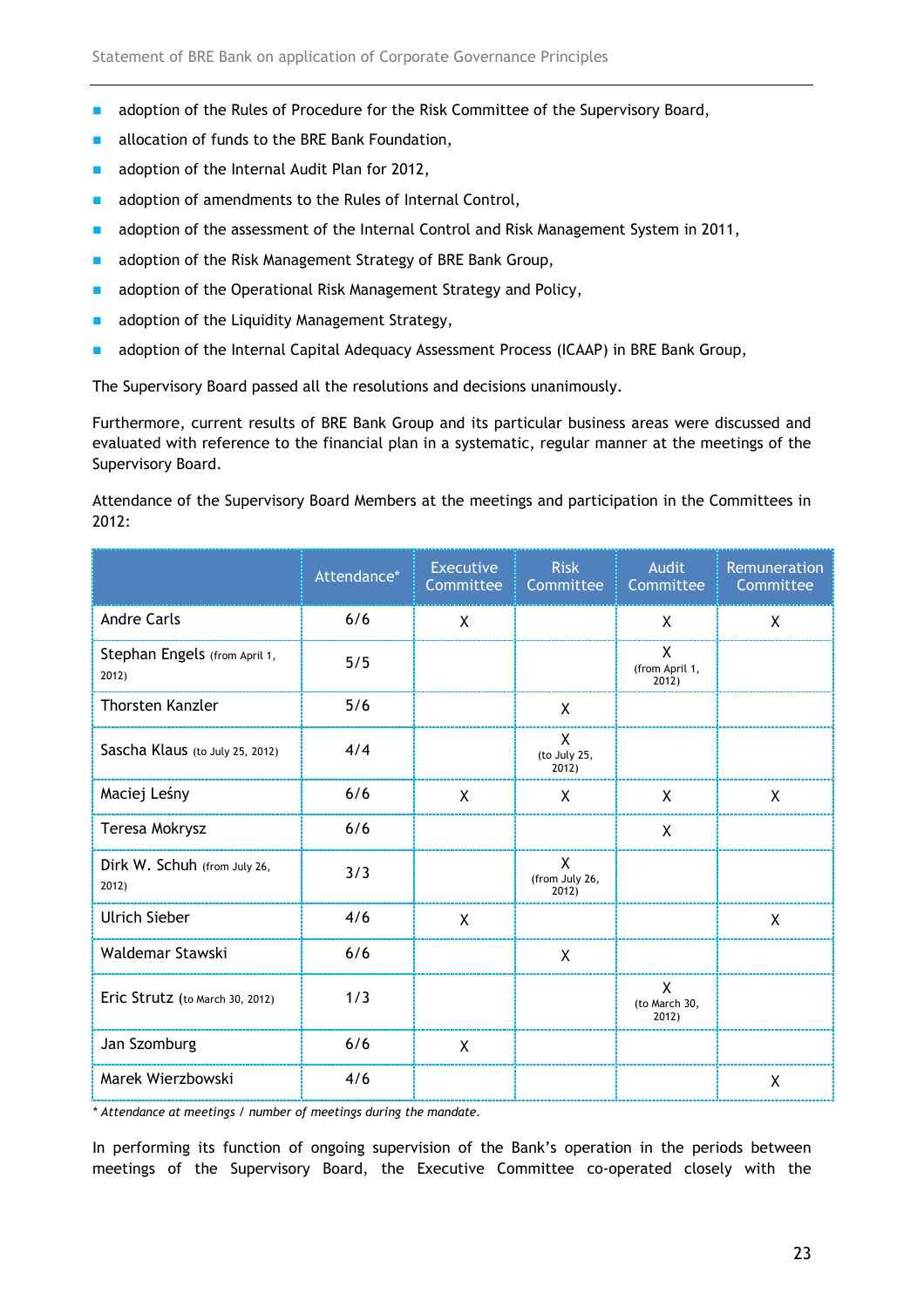Management Board and was informed about the situation in the Bank on an ongoing basis in 2012. Members of the Committee held regular meetings with Members of the Management Board. The Executive Committee considered, among others, bonuses for Members of the Management Board (prior to the official establishment of the Remuneration Committee) and approved the membership of the Management Board Members in authorities of other companies.

The Audit Committee has been regularly informed about the results and the financial standing of the Bank and BRE Bank Group and has been receiving and analysing information on actions taken in the key risk areas.

The Committee held four meetings in 2012 and discussed, among others, the following:

- **n** compliance of the process of preparing financial statements with the law and applicable regulations,
- **CONCLUSIONS FROM the audit of the annual financial statements of BRE Bank Group for 2011,**
- summary of the audit of the financial statements for H1 2012,
- scope of the audit of the financial statements for 2012,
- **a** assessment of the internal control and risk management system at BRE Bank in 2011 made by the Internal Audit Department,
- co-operation with the auditor PricewaterhouseCoopers.

The Audit Committee recommended that the Supervisory Board approve the following:

- **Reports of the Management Board on operations of BRE Bank and BRE Bank Group in 2011, and** Financial Statements for 2011
- **Annual report on compliance risk management at BRE Bank in 2011**
- **Report of the Outsourcing Coordinator in respect to the implementation of the Outsourcing Policy** at BRE Bank in 2011
- **Annual report on supervising the processes of handling claims and complaints in 2011**
- Audit Plans of the Internal Audit Department for 2011
- **Approval of amendments to the Internal Control Rules at BRE Bank.**

In 2012, the Risk Committee paid much attention to the introduction at BRE of statistical methods for calculating credit risk regulatory capital requirements (AIRB approach).

In 2012, the Risk Committee issued 51 recommendations concerning exposures posing single entity risk in accordance with the parameters defined by the Supervisory Board.

At its meetings, the Risk Committee discussed the quarterly risk reports (capital adequacy, liquidity risk, credit risk, operational risk, market risk and interest rate risk), and a range of issues related with the credit portfolio. Other major issues considered by the Committee included the largest exposures, development of risk parameters and of loan loss provisions at the Bank and in the Group..

The Remuneration Committee held three meetings in 2012 and discussed the following issues:

- **development and adoption of new managerial contracts for Members of the Management Board,**
- **a** adoption of the remuneration system at BRE Bank, including the policy and rules for remunerating risk-takers at BRE Bank,
- **a** adoption of amendments to the Employee Programme Rules and the Incentive Programme for Management Board Members,